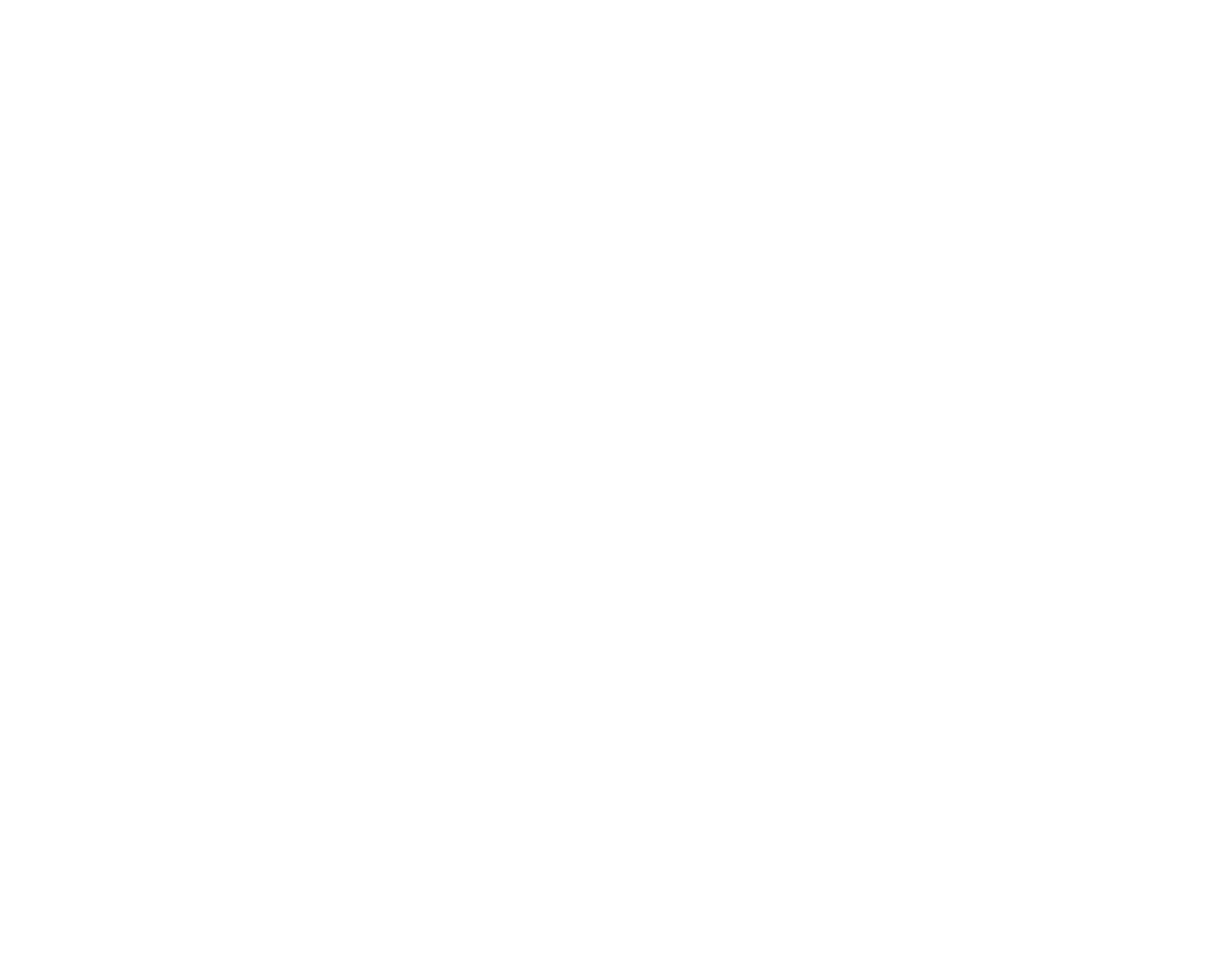place the previously vague expectiations of members, and to ensure that Love & Rage is an organization of activists who are engaged in mass organizing and engaged in the life of the organzation. We also, for the first time, adopted a progressive dues structure, which replaces our previous "flat-tax" dues of 4% for all members who can afford it.

The development of several new locals, the organizational tightening, and the rising level of political debate in the organization show that through consistent and patient organizing, we can and will continue to grow.

## **Contents**

| The Political Pre-History of Love and Rage                    | 5  |
|---------------------------------------------------------------|----|
|                                                               | 7  |
| No Business As Usual                                          | 9  |
| The Student Movement for Divestment from South                |    |
|                                                               | 11 |
| The Chicago Anarchist Gathering                               | 12 |
| Central American Solidarity                                   | 14 |
| The Minneapolis Anarchist Gathering                           | 17 |
| The Invasion of Honduras                                      | 18 |
| The Toronto Anarchist Gathering                               | 20 |
|                                                               | 22 |
|                                                               | 22 |
| The Pentagon Blockade                                         | 23 |
| The New Era $\dots \dots \dots \dots \dots \dots \dots \dots$ | 24 |
| The Founding of Love and Rage                                 | 27 |
| The Love and Rage Structure in Practice                       | 29 |
|                                                               | 31 |
| The Love and Rage Network                                     | 32 |
| The Rebirth of Revolutionary Anarchism in Mexico              | 33 |
| The Los Angeles Rebellion                                     | 34 |
| Crisis in the Organization                                    | 35 |
|                                                               | 37 |
|                                                               | 39 |
|                                                               | 40 |
|                                                               | 40 |
| Consistency and Growth                                        | 41 |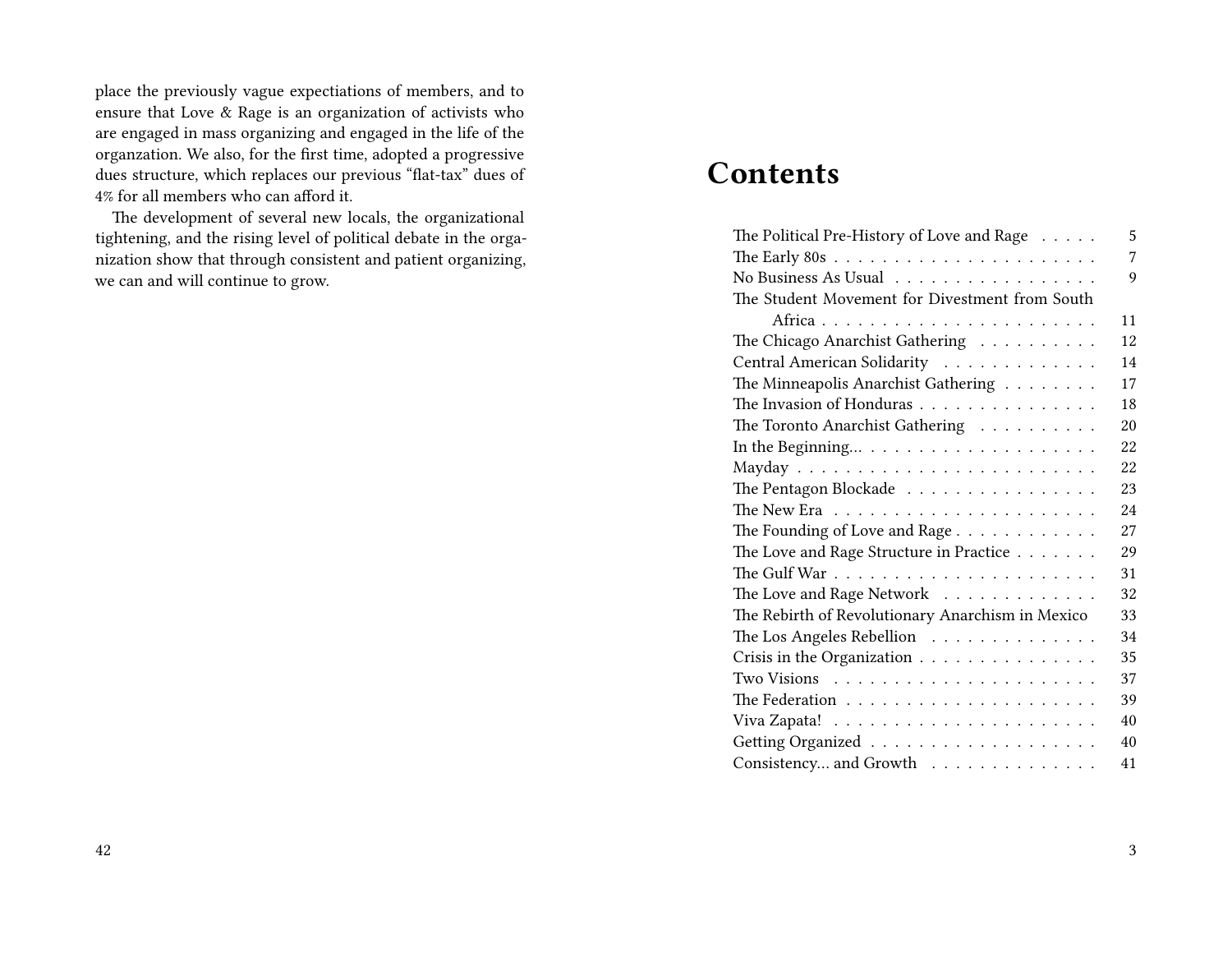1995 saw another upsurge in anti-fascist work and the Anti-Fascist Working Group played a very active role in getting the midwest based Anti-Racist Action Network organized.

It was hoped that the 1995 Conference in New York City would finalize the new political statement. While considerable progress was made in developing a draft document, the final document remains unfinished.

### **Consistency… and Growth**

The 1997 Conference reaffirmed the Anti-Fascist Working Group and the ARA Network orientation. At it we also decided to drop our other two Working Groups: Anti-Prison and Mexico Solidarity. In their place we created two new Working Groups: Anti-Cop and Anti-Poverty.

While recognizing that our structure has been basically stable since the 1994 Minneapolis conference, we fine-tuned things somewhat at the 1997 Conferece. We maintained the basic structure of Locals, Working Groups, Federation Council and Coordinating Committee. But with the appearance of a few new locals, we retooled the Federation Council so that it is composed of two delegates elected by each local. The Federation Council will now meet at least once (and hopefully more often) between conferences. These changes are designed to emphasize that we are a federation based on locals, and those locals are the basis of the organization.

Additionally, we tightened up membership expectations at the 1997 Conference. Now all members are encouraged to fulfill seven activities: (1) Participate in or create an L&R local; (2) Participate in mass organizing; (3) Participate in ongoing study of politics, history, and theory; (4) Participate in internal discussion in fedbull and/or local (5) Pay dues regularly; (6) Distribute and sell L&R literature; and (7) Have general agreement with the L&R Political Statement. This is designed to re-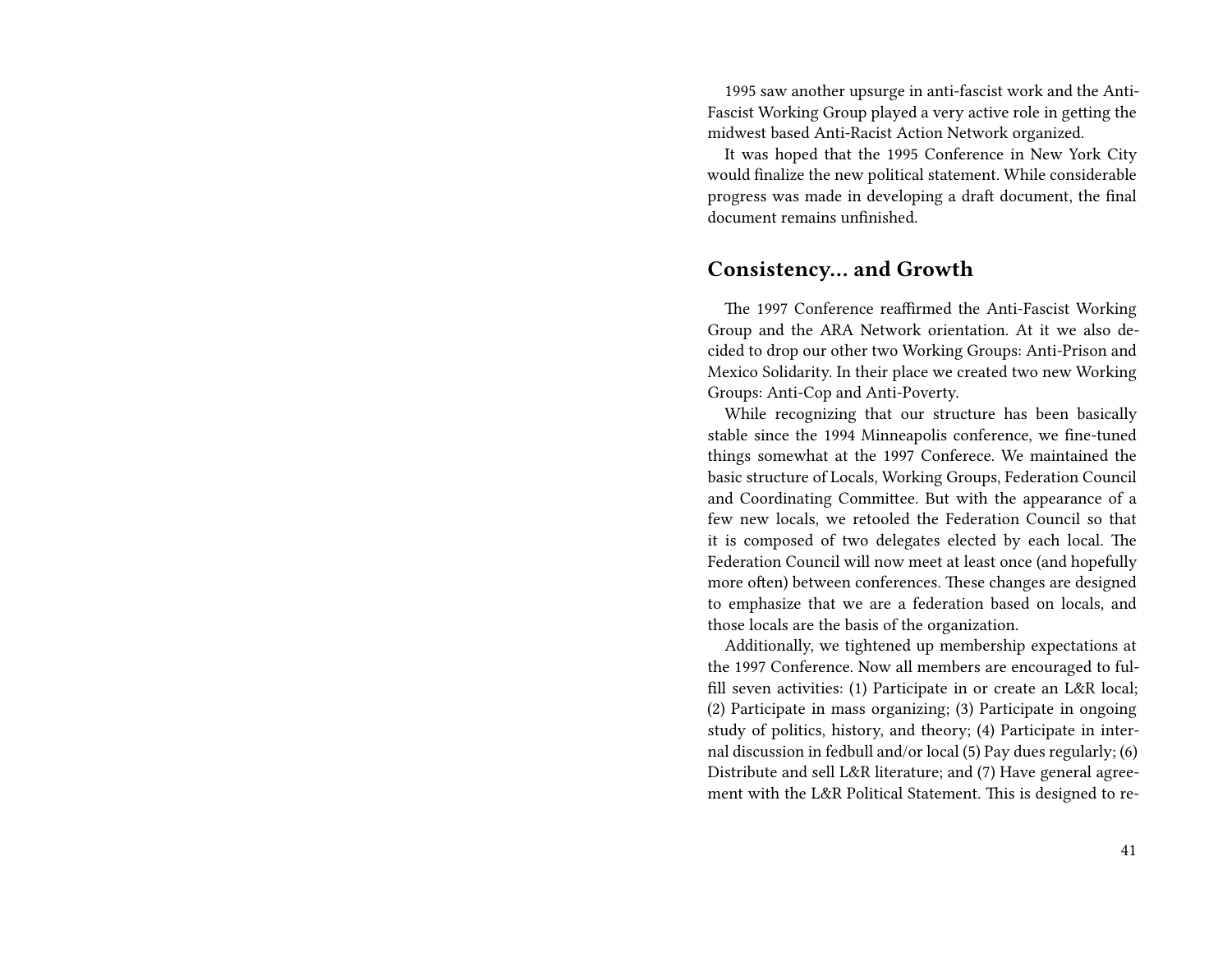### **Viva Zapata!**

The first meeting of Love and Rage's Federation Council took place in mid-January 1994 in New York. The space we had obtained for the meeting was freezing cold and the meeting was generally not very productive. One source of warmth however was the news from Mexico. On January 1, 1994 the Zapatista uprising in Mexico had begun. The Mexican Love and Rage group threw itself into the task of getting out the word on the uprising, and this work was quickly taken up by Love and Rage in the US as well.

The Zapatista uprising presented Love and Rage with a wholly unexpected situation. While the Zapatistas were not explicitly anarchist, their politics were very close to our own. The Zapatista uprising put revolution on the agenda in Mexico. It has also compelled Love and Rage to seriously confront questions of what it will take to make anarchist revolution in North America.

Love and Rage initiated production of a book of English translations of Zapatista communiques and joined in a range of solidarity activities with the Zapatistas. The Zapatista solidarity work eclipsed our original commitment to the immigration struggle which we have only recently been struggling to reincorporate into our work.

### **Getting Organized**

The October 1994 Love and Rage Federation Conference in Minneapolis finally approved a set of by-laws for the organization that have since served as the basis for making decisions and carrying them out within Love and Rage. The Minneapolis Conference also expanded the number of Working Groups to three: Anti-Fascist, Prison Abolition, and Mexico Solidarity.

When people ask what Love and Rage is we usually offer an answer like "the Love and Rage Federation is made up of anarchist groups and individuals scattered across the U.S., Canada, and Mexico. We publish two newspapers. We have engaged in such and such actions. And we share some basic politics which are …" This sort of answer is never satisfactory. The Love and Rage Federation, like any political formation, can not be understood simply as a collection of groups and individuals, nor even in terms of our actions, or even our stated politics. The Love and Rage Federation is the product of its history. Understanding that history is the only way to understand why the Federation is the way it is and how it can move forward.

This history of Love and Rage is a greatly revised version of an earlier history circulated at the 1993 Love and Rage Conference in San Diego. Much of the history is actually an account of the development of the anarchist movement in the 1980s. This history is important because it shaped the people who launched Love and Rage. The history since the San Diego conference is considerably less in depth for the simple reason that it is easier to get by looking through recent issues of the newspapers and the Federation Bulletin and because it is always more difficult to write a useful history of recent events. Time has yet to determine which events are important and which are extraneous. At any rate the San Diego Conference was turning point in the history of the organization and much that has happened since then grows out of the decisions that were made at that conference.

### **The Political Pre-History of Love and Rage**

While a number of people involved in Love and Rage have histories that go back farther it is generally fair to say that Love and Rage has its roots in the social movements of the 1980s. Unlike the 1960s and 70s the social movements of the 1980s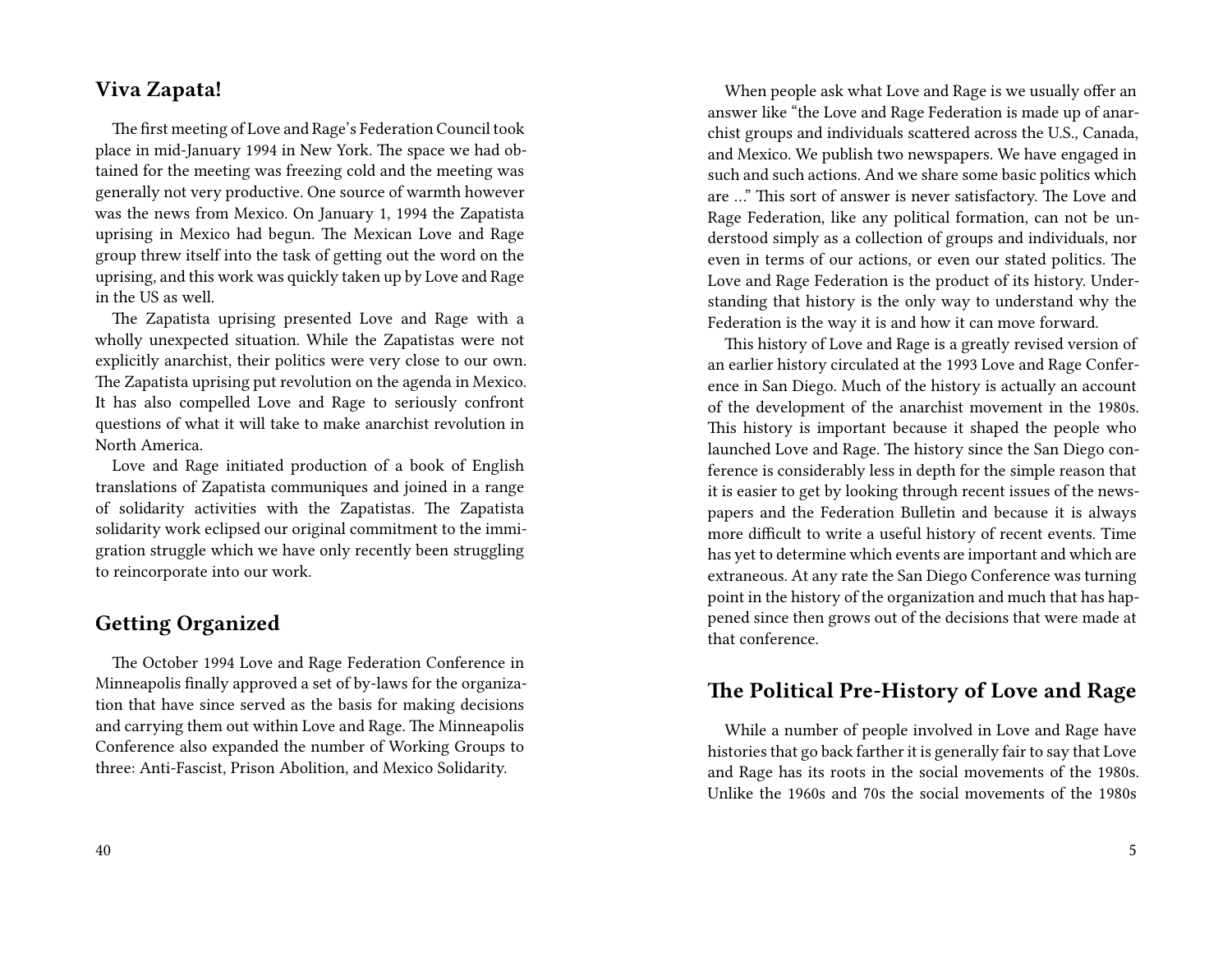were relatively weak. While millions of people participated in the various movements (against nuclear weapons, against U.S. intervention in Central America, for divestment from South Africa, and so on), and these movements won some important victories, they did not succeed in reversing the general political turn to the right in the United States. While many people were radicalized to varying degrees, they did not establish a broad radical movement, and the struggles of the 1980s generally retained a single issue character.

Love and Rage is one of of the very few revolutionary groups around today that did not come mainly out of the movements of the 1960s. It is a formation with an explicit commitment to revolutionary politics that is largely the creation of activists who became politically active in the 1980s and 90s. This has been both a strength and weakness. We have benefitted from not being defined by events and struggles that seem to many young activists to be ancient history. On the other hand that lack of historical connection has compelled us to re-invent the wheel sometimes. Many of the most elementary features of a functioning organization we had to discover by trial and error. Anarchism has a strong anti-organizational current within it that even influences the thinking of anarchists who have a general appreciation of the need for some sort of organization. Consequently there has been considerable resistance to each step Love and Rage has taken to become a more effective organization. An important part of Love and Rage's history is the painstaking process by which we developed into a functioning organization. Obviously this process is an ongoing one. So as we struggle to improve the organization it is useful to know where its been.

### **The Federation**

Love and Rage was energized by the decisions made in San Diego. A whole series of unresolved questions that had hung over the organization were now settled and it became possible to jump into organizing work with a new level of energy. While a number of very committed people left Love and Rage at this time because of their opposition to the decisions made in San Diego we picked up just as many new members who had up to that point avoided joining the organization because of its lack of organizational coherence.

The Mexico group had wholeheartedly supported the turn towards tighter organization. They were putting out Amor y Rabia on a regular basis and were participating in a number of struggles taking place in Mexico. They were involved in a May  $1<sup>st</sup>$  demonstration of independent workers organizations at which the Mexican police opened fire.

The fall following the San Diego conference saw Love and Rage involved in a series of anti-fascist mobilizations in the South, the Midwest and on the East Coast. We put out a call for anti-fascist actions on "Kristalnacht" (November 9) and actions took place across the US and Canada.

The anti-fascist work was one of two areas of work, represented by two "Working Groups," we had decided to focus on at the San Diego conference. The second was Immigration. Antiimmigrant hysteria was only just starting to pick up steam at the time, but we saw it as likely to expand. Accordingly we called for an International Day of Actions Against Immigration Controls and Anti-Immigrant Violence on May 9, 1994. Unfortunately the May 9 actions were beyond our organizational capacities.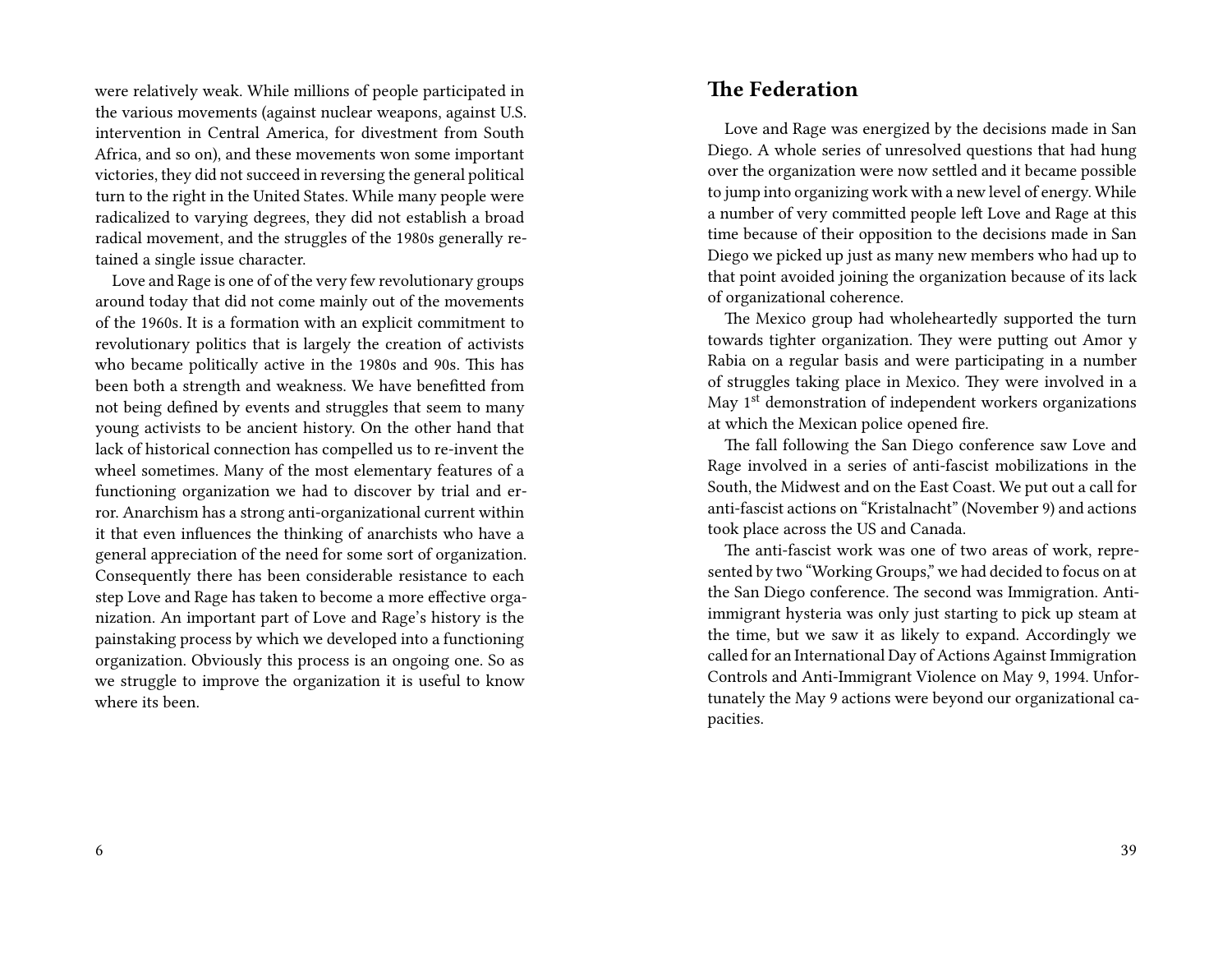We had already seen the consequences of this arrangement. Conferences consistently endorsed and took on a dizzying number of projects that the Network was in no position to carry out instead of setting priorities and strategically focusing our limited resources on things we actually could do. We also felt that without a statement of our common politics it would continue to be impossible to develop any sort of working strategy that would inform these decisions.

The conflict between the two positions came to a head at the summer 1993 Love and Rage Network Conference in San Diego. The conference itself illustrated the significance of the divergence of the two positions. Over half of the participants in the conference were new to Love and Rage. Most of these people were not deeply committed to Love and Rage. They were there to check it out. But their numbers meant that they would play a decisive role in any decisions about the future of the organization even if they had little intention of working within it in the future.

As it turned out the critical decisions to base membership on agreement with a (so far unfinished) political statement, passed by the narrowest majorities. While we felt that we had not yet reached the point where we could call ourself a functioning federation we decided to change the name of the organization from the Love and Rage Network to the Love and Rage Revolutionary Anarchist Federation as a gesture of conciliation to those now outside the organization who thought that the word "Network" was inconsistent with our turn towards a tighter organization. Some of the folks who opposed the decisions made at the San Diego conference have gone on to do valuable work building the Anarchist Black Cross and the looser Network of Anarchist Collectives.

### **The Early 80s**

The formally loose and unauthoritarian structure of the affinity groups and the organization as a whole is compensated by procedures of ideological and social pre-selection based on the consensus process… The process is formally democratic like minority/majority systems, delegation systems, and decision by lot. But on the level of class reality, it excludes the less qualified labor force or people who are forced into full-time jobs or are exhausted by work. Consensus, therefore, favors people with psychological and sociological education since physical power is not allowed to eneter group decision making.

> from Strange Victories, The Anti-Nuclear Movement in the U.S. and Europe by Midnight Notes, 1979

The largest social movement of the early 1980s was the movement for nuclear disarmament that rose up in response to the escalation of the nuclear arms race that began under Jimmy Carter and was dramatically accelerated under Ronald Reagan. This movement had its roots in the anti-nuclear power movement of the late 1970s but succeeded in mobilizing a much broader coalition of forces. In general this movement was liberal and reformist, demanding a freeze in the production, testing and deployment of nuclear weapons.The direct action wing of the movement was overwhelmingly dominated by the pacifist ideology that had driven the anti-nuclear power movement.

In West Germany the movement developed a much more militant wing around the Autonomen, the anti authoritarian youth movement based mainly in the flourishing squatters scene of Berlin and other cities. During the "Hot Autumn" of 1983 the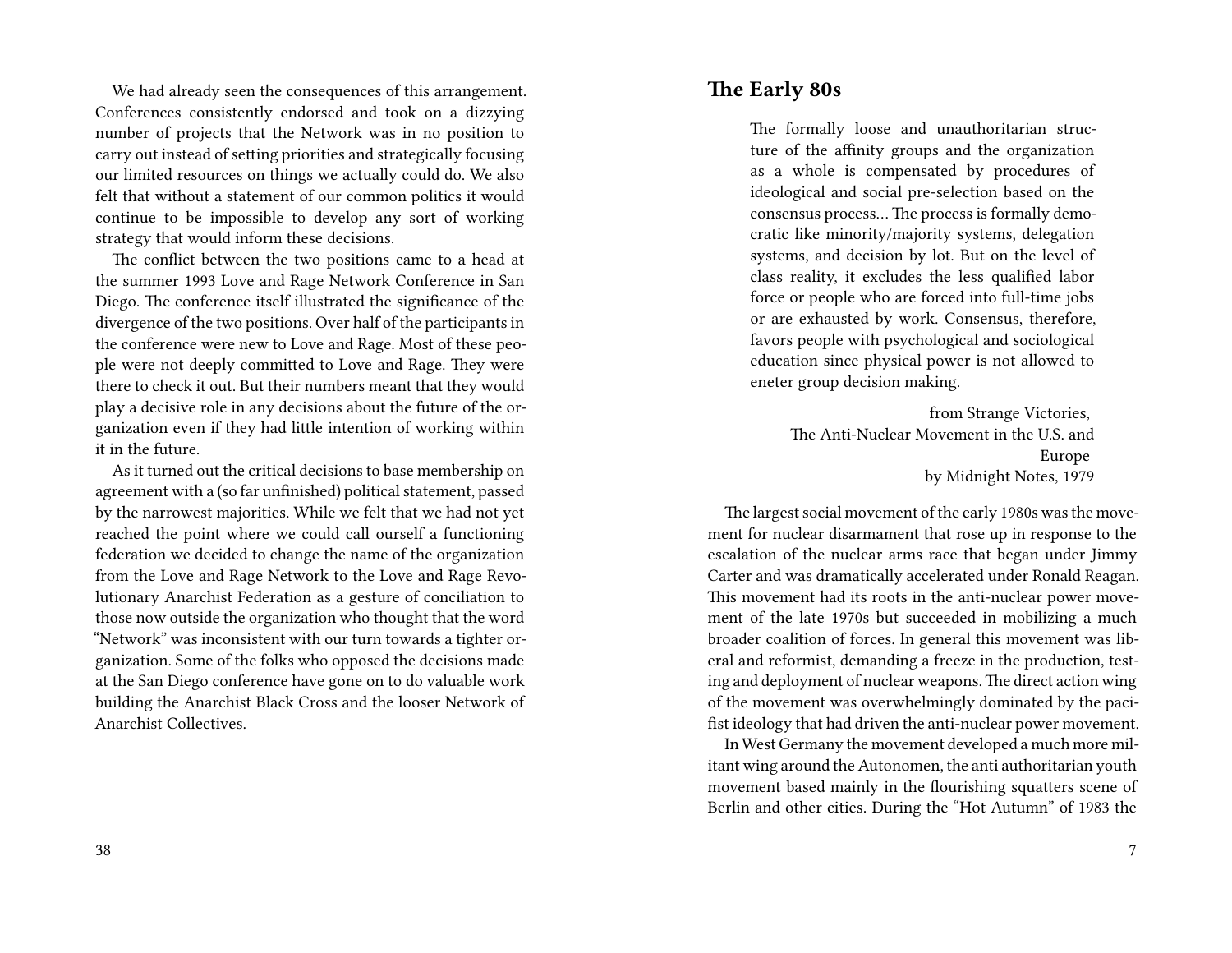Autonomen were able to carry out massive, militant and illegal demonstrations that dramatically challenged the deployment of U.S. missiles in Germany. The Autonomen were an important inspiration for the young activists in the U.S. and Canada who would be attracted to and who would reinvigorate the anarchist movement.

The anarchist movement of the 1970s was part of a larger radical/militant scene that was in many respects still propelled by the social explosions of the late 1960s and early 70s. That radical/militant scene was able to compose itself as a presence within the anti-nuclear power movement, but was effectively eclipsed by the reformism of the Nuclear Weapons Freeze campaign. Pacifism was a strong current among the anarchists within the anti-nuke movement and it heavily influenced the thinking of younger people attracted to the the direct action orientation of that sector of the anti-nuke movement. It was several years before a new generation of radical activists, not tied to the 60s, was able to assert itself.

This new generation was more culturally rooted in the punk scene of the 80s than in the hippie scene of the 60s that still heavily influenced the ethos of radical politics. One of the earliest indications that there was a new generation of radical youth was outside the 1984 Democratic Party convention in San Francisco and the Republican Party convention in Dallas. At both conventions "Warchest Tours" moved through the downtown areas carrying out spirited and theatrical attacks on the buildings of the various corporate sponsors of the conventions. On several occasions the Warchest Tours turned into running battles with the cops. The Warchest Tour became a model for actions that would shape the anarchist movement for the next several years.

### **Two Visions**

The negative response to the by-laws proposal precipitated the emergence of two opposed conceptions of the Love and Rage Network. The first conception was of a very loose network of local groups that would maintain a structure primarily for purposes of communications and mutual aid. The second conception was of a tighter organization, with a clearly defined membership and politics that would strategically carry out coordinated activity across North America.

These two conceptions emerged when several members of the newspaper Production Group in New York authored a proposal to "decentralize" Love and Rage. The proposal called for, amongst other things, turning the newspaper into an autonomous project of the New York group that would be on an equal standing with the various other autonomous projects of different local groups.

In opposition to this position several members of the New York group posed an alternative position in a brief statement of five points. The key points were that Love and Rage should become an organization with clearly defined membership, a statement of our common politics, and an expectation that members work on the projects of the organization. Furthermore we argued for decentralizing specific functions then concentrated in the New York office by delegating them to functioning local groups. This was in contrast to a notion of decentralization that we thought would mean dismantling the few organizational advances we had made since Love and Rage had been founded.

The advocates of the five points argued that the call for decentralization was ultimately, if perhaps unintentionally, antiorganizational. It was a proposal to return to the organizational level of Mayday. We argued that without clearly defining membership in Love and Rage policies would be set, not by those most committed to the organization, but by whoever felt like and was able to show up for a conference.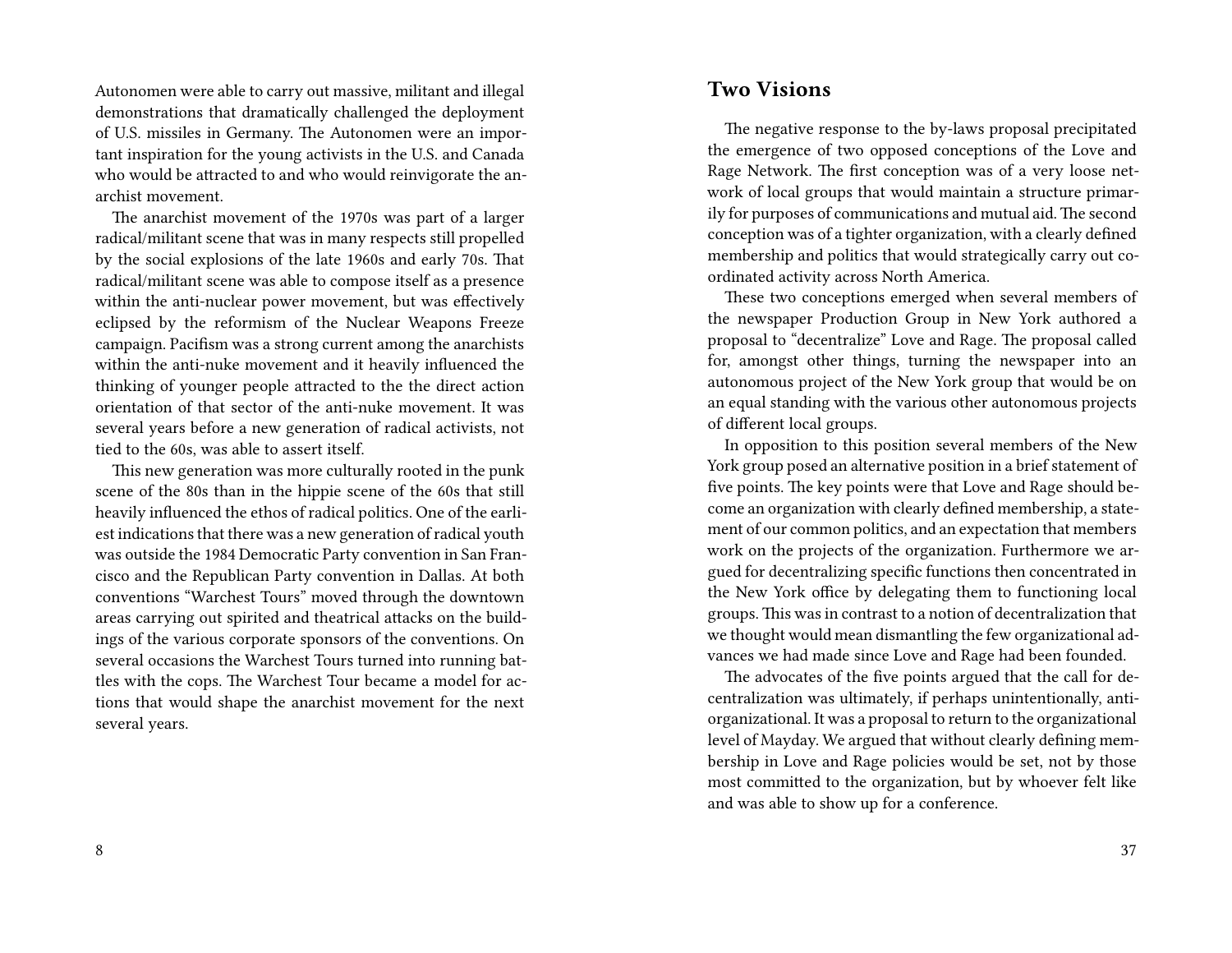as a whole. The crisis first became apparent at the November 1992 Love and Rage Network conference in Atlanta. A proposal from the outgoing facilitator, Matt Black, that put the existing structure into the form of a set of written by-laws seemed to come from out of the blue. (Publication of the Network Discussion Bulletin scheduled to appear before the conference had been delayed until immediately before.) With a few relatively minor changes Matt's proposal was simply an attempt to put into a coherent written form the structure and decision making process we already had in place. But to many of the people in attendance the proposal seemed overly centralized.

The negative response to the proposal in some ways illustrated how important it was to have a set of written by-laws because so many people were unaware of the actual working structure of the Network that it was interpreted as an attempt to impose something new on the Network. But more importantly, the response indicated that the Network had reached a point where a lot more people cared about the structure and wanted to participate more fully in the discussions and decisions around whatever structure we were to have. The failure to make the Network Council work had meant that a lot of people who felt like they were part of the Network were not part of the informal discussions of structure that took place before the conference. The Atlanta Conference did make some structural changes in the Network, but the ratification of any formal set of by-laws was put off by the crisis in the organization for almost two years.

One very significant decision was made at Atlanta however, to launch a Spanish language edition of the newspaper out of Mexico City.

### **No Business As Usual**

They Won't Listen to reason They Won't Be Bound By Votes World War Three Must Be Stopped No Matter What it Takes"

From the *No Business As Usual* Call for Actions on April 29, 1985

The Democratic and Republican Conventions attracted hundreds of young, mainly anarchist youth from across the U.S. who came away with the feeling that they were on the cutting edge of a resistance movement and that similar actions should be organized everywhere. The form this took was No Business As Usual, an unholy alliance of anarchists, independent radicals and the Revolutionary Communist Party (RCP). No Business As Usual (NBAU) started as a call for a day of militant direct action, April 29, 1985, against the nuclear arms race. NBAU was conceived of, at least by its anarchist participants, as an ad hoc and amorphous collection of groups committed to carrying out this day of actions. There was very little conception of NBAU as an ongoing formation.

That's not how things went. NBAU quickly fell under the domination of the RCP. In the larger cities where NBAU was something of a coalition there was a constant struggle with the authoritarian and anti-democratic methods of the RCP. But just as important as their methods was the fact that the RCP, unlike anybody else in NBAU, was a national organization. That meant they had the resources to set up offices for NBAU, that they could send travelling organizers to various cities, and that they could use their newspaper, the Revolutionary Worker, to promote and report on NBAU actions everywhere. The effect of this was that while the anarchists were increasingly frustrated by the authoritarianism of the RCP, NBAU was dependent on them for its success as a nation wide action.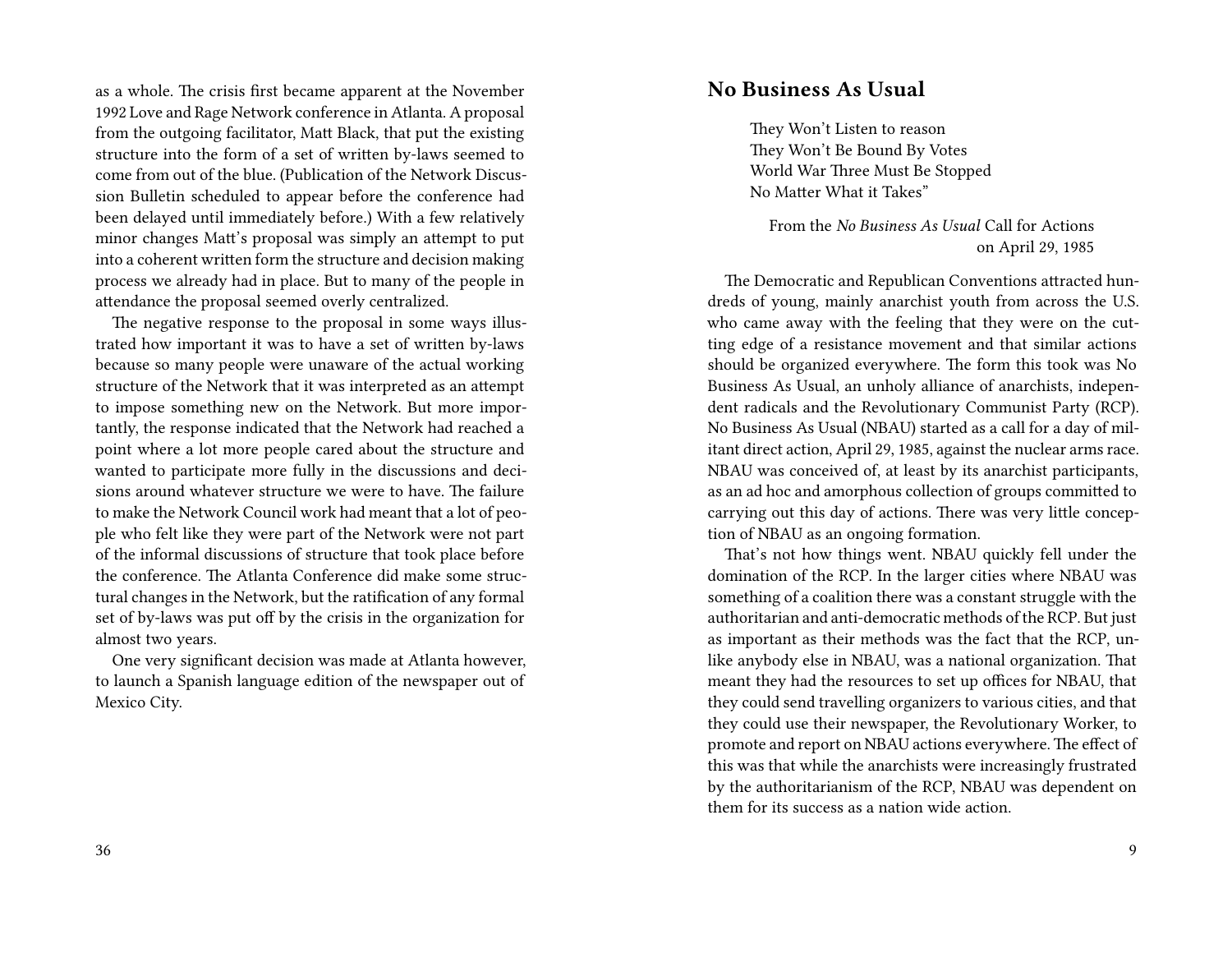And NBAU was a success. Actions took place on April 29 in dozens of cities and towns. After April 29 the RCP was able to quickly consolidate its control of NBAU. The anarchists who had the skills to resist the RCPs antics abandoned NBAU in droves. At the same time the RCP was able to take advantage of the predictable questions of "what next" among all the young radicals who had been brought into NBAU, and NBAU became an ongoing organization. Lots of young anti-authoritarian radicals would pass through NBAU. Some would go on to become effective anarchist activists, but many were burnt out by the experience and were alienated from politics forever.

The anarchist movement got burnt by NBAU. There were two main ways of looking at this experience. The first analysis focused on the authoritarianism of the RCP as the main problem. The main conclusion drawn from this analysis was to not work with the RCP. A secondary outcome of this analysis was to give up on nationally coordinated actions. Some people sought to justify this retreat by arguing that local work was more important than coordinated national actions. But in general the shift was not a conscious one.

The second analysis focused on the failure of the anarchist movement to organize itself. This analysis said that complaining about the RCP being authoritarian was like complaining about gravity. The anarchist movement should not expect to be taken seriously if it could be thwarted so easily. Nationally coordinated action was important in order to broaden the movement and bring in people who were isolated in smaller cities and towns. To retreat from it would be a mistake. Nationally coordinated actions should not be posed against local organizing. NBAU had already shown how a nationally coordinated action could provide crucial support for local activity, particularly in the most isolated communities. What we needed to do was to develop our own organizational capacities so that we would never be dependent on groups like the RCP again.

sen for a pilot project that we hoped would be a model for similar projects the next summer.

By almost every measure the ARSP was a failure. About a dozen folks from across the US and Canada were packed into a single house for most of the summer of 1992 to organize the neighborhood against the activities of a group of racist skinheads. While a few events and demonstrations were organized, considerable amounts of energy were expended on internal fights. The project was organized with the Twin Cities Anti-Racist Action group. But rather than build the group, the ARSP exacerbated existing divisions within the group leading to its (ultimately temporary) collapse. The nazi's for their part kept their heads low for the summer making it particularly difficult to convince their neighbors of the urgency of stopping them.

It was hoped that the ARSP would train a core of organizers who would work on similar projects in other cities. Most of the participants continued their activism after the summer, but the bad feelings generated meant that the ARSP would not continue.

What the ARSP did teach us was that there was no shortcut to building an organization of serious and trained activists. Without much more careful advance planning with the local groups affected a national or continental project like the ARSP could have very bad effects for a local group. The development of an effective organizational strategy would be a long and painstaking one based on a slow process of trial and error with few people and fewer resources.

### **Crisis in the Organization**

The failure of the ARSP was shortly followed by a more general crisis within Love and Rage. While this crisis found its sharpest expression in an effective split within the New York group, it reflected a basic contradiction within the organization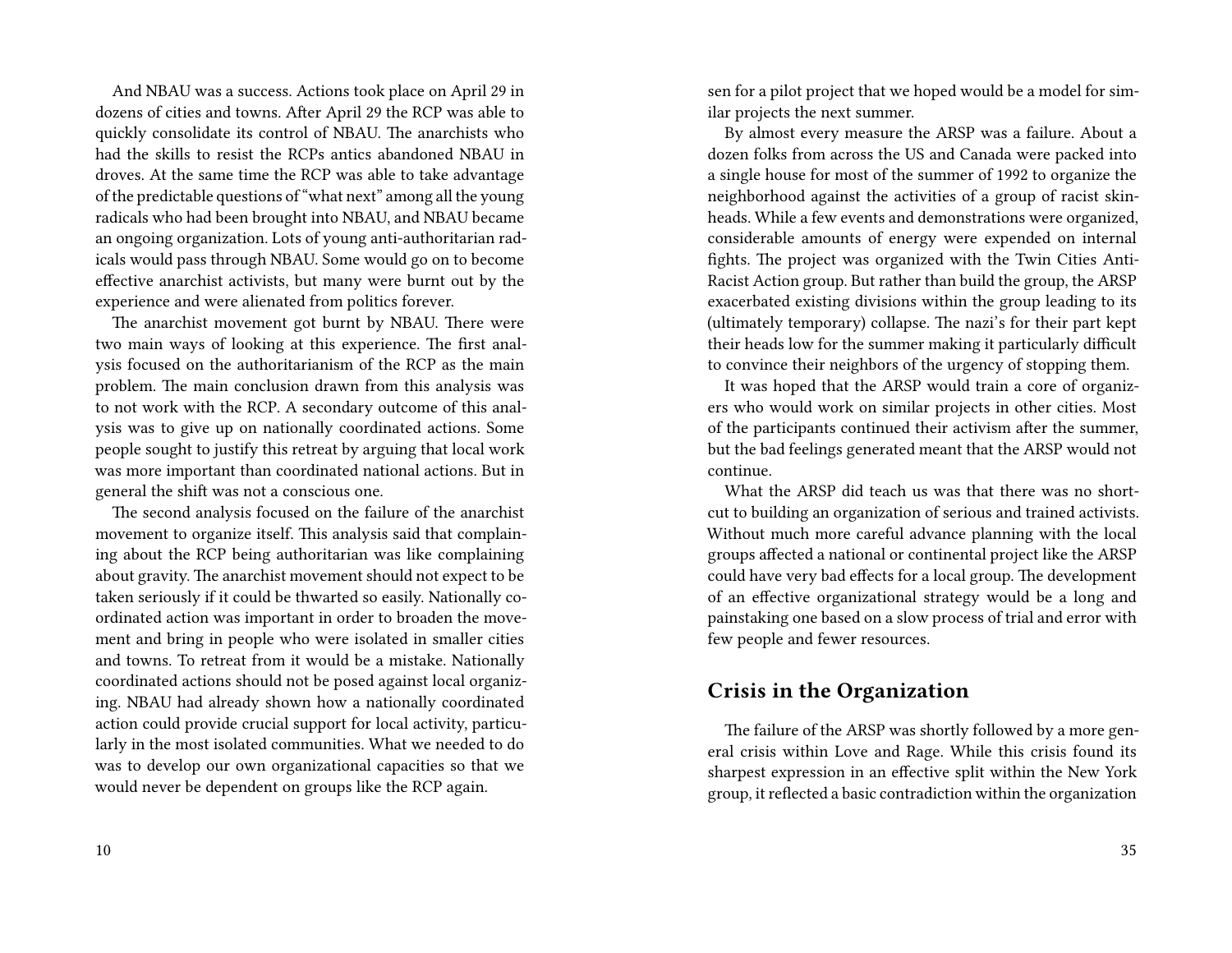so on. In particular there was considerable resistance to the demands of the women present that the Gathering confront the profound sexism within the Mexican anarchist movement. Gustavo Rodriguez, active with Love and Rage in Miami, was one of the few men who sided with the women. As a consequence of the Cuernavaca Gathering the women formed the Emma Goldman Collective and Gustavo Rodriguez relocated to Mexico City to assist in the organization of a Love and Rage group.

### **The Los Angeles Rebellion**

Shortly after the Hamilton Network Council meeting Los Angeles exploded in response to the acquital of the four cops charged with the beating of Rodney King. The rebellion spread to several other cities and massive protests took place across the US and around the world. The Los Angeles rebellion was the single largest rebellion in US history since the Civil War. At a moment when the organized left was in a state of almost complete disarray the Los Angeles rebellion revealed the depth of unorganized popular discontent in the US particularly among Black and Latino poor folk.

The Los Angeles rebellion pointed to the crying need for effective revolutionary organizations that could turn the spontaneous outrage of the rebellion into a sustained and revolutionary challenge to the existing order. Obviously Love and Rage was in no position to effectively take on that task yet. But the Los Angeles rebellion underlined the importance of a project we were involved in: the Anti-Racist summer Project (ARSP).

The ARSP was a project of concentrating young anti-racist activists in an area where the racist right was organizing to attempt to build an anti-racist movement that could combat them. The neighborhood of East St. Paul. Minnesota was cho-

#### 34

### **The Student Movement for Divestment from South Africa**

In the spring of 1985 major demonstrations broke out on campuses across the U.S. demanding that the various colleges and universities sell off, or divest, their stocks in corporations doing business in South Africa.

There were several important elements to this struggle. First, it actively involved large numbers of African American and other students of color as well as white students. Consequently it forced many young white radical students to confront their own racist socialization and to grapple with the issues of racism in the U.S.

Second, the struggle was from the outset fairly militant. The campus movement began when students at Columbia University occupied a campus administration building. Similar actions took place on campuses across the country in the following weeks. On many campuses "shantytowns" of tents and makeshift shelters were erected and students lived in them, often in defiance of the campus administrations. Anarchists played significant roles in the divestment struggles on many campuses. In Berkeley, where some of the most militant demonstrations took place, the anarchists were among the most militant students.

The third significant element of the divestment struggle was that it exposed the direct complicity of local institutions (like colleges) in the oppression and exploitation of Third World peoples in a way that was much more immediate than the nuclear disarmament movement.

The divestment struggle forced the largely white anarchist movement to try to think through how it would relate to the Black community and to communities of color in general, and their political organizations in particular. There were many heated disputes on many campuses as militant white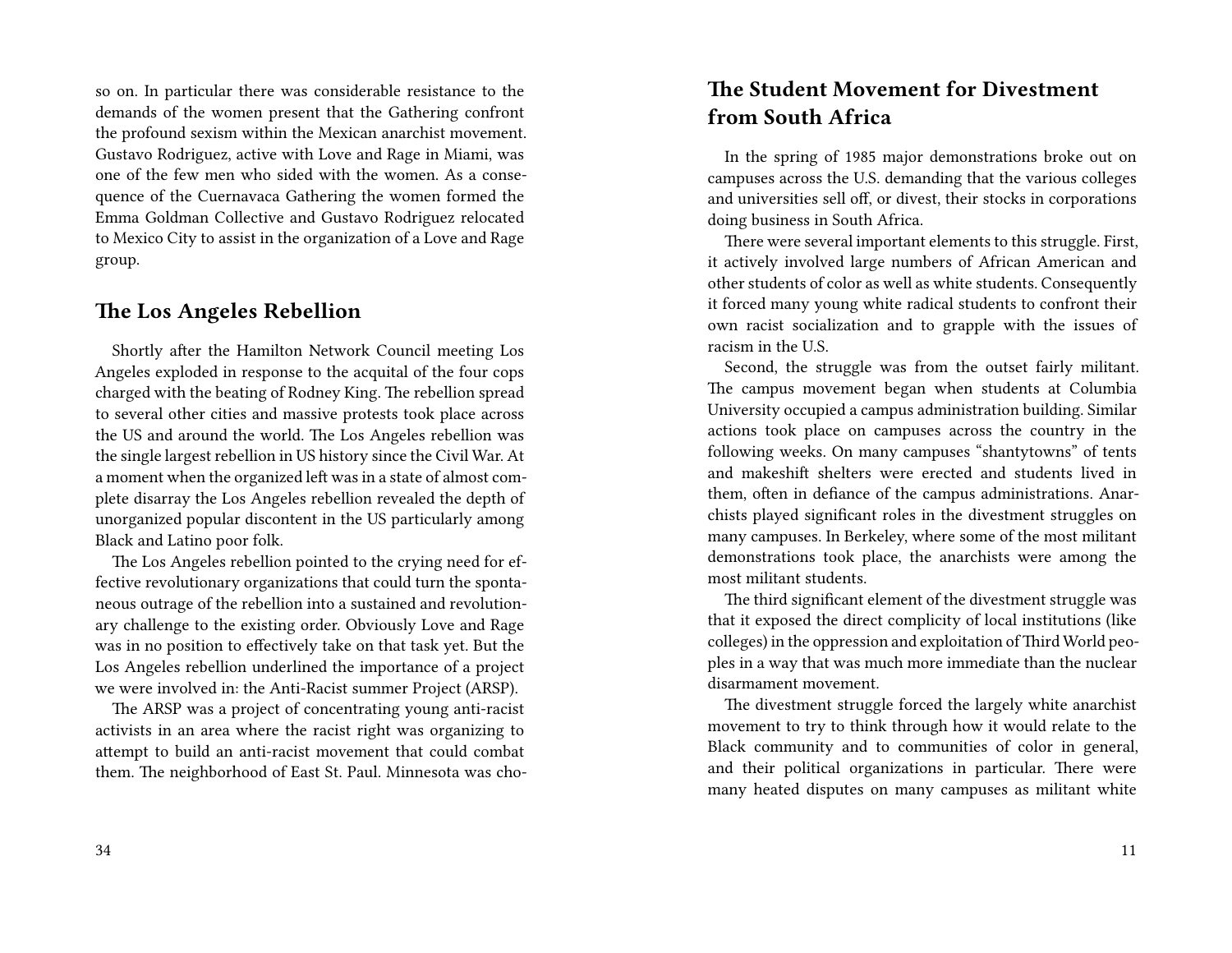students were accused of endangering students of color with reckless, and politically ineffective actions that brought down repression harder on the students of color than on the white students. A certain number of "anarchists" lumped together all the Black groups they didn't agree with as "authoritarian" instead of confronting the ways that racism operated within the divestment movement. Since anarchists participated in the divestment movement largely as individuals and not as members of a particular anarchist organization many found themselves lumped together with people they themselves viewed as at least unconsciously racist.

Out of this experience a number of young anarchists came to see the importance of distinguishing themselves by explicitly supporting the Black communities' right to set its own political agenda and by taking up the fight against racism in the white community.

### **The Chicago Anarchist Gathering**

Planning got underway with a May Day 1984 planning meeting called by Impossible Books (and endorsed by several groups around the country), held at Chicago's Autonomy Center, and drawing maybe 2 dozen anarchists from throughout the midwest. It was a disjointed meeting that suffered badly from its lack of organization  $-$  a problem that was to continue, albeit not in quite so extreme a fashion — and structure.

> from Mob Action Against the State Haymarket Remembered … an Anarchist Convention

Five hundred anarchists gathered in Chicago over May Day weekend in 1986 to commemorate the anarchists involved in

The Network Council was supposed to be the highest decision making body between conferences, but it was understood that putting in place such a delegate structure would take time and that in the mean time the Coordinating Group was needed to make decisions quickly. The Network Council never really got off the ground. There was a Network Council meeting in Hamilton, Ontario in the spring of 1992. But it wasn't really clear who were the two delegates from each group and in the spirit of encouraging participation by everyone no effort was made to more sharply define who was and who wasn't on the Network Council. The result of this was that the Coordinating Group continued to make the decisions that we hoped would be taken up by the Network Council which didn't really exist. The effect of this was organizational paralysis: no serious decisions could be made without the approval of the Network Council, but the Network Council didn't really exist. This was the situation going into the Atlanta Conference in November 1992.

### **The Rebirth of Revolutionary Anarchism in Mexico**

Shortly after the Minneapolis Love and Rage Conference an Anarchist Gathering in Cuernavaca, Mexico set in motion events that would eventually lead to the establishment of Love and Rage in Mexico. Originally the Cuernavaca Gathering was going to be a continuation of the Continental Gatherings but the Mexicans quickly came to the conclusion that they were not prepared to play host to an anarchist invasion from the north, and that there was a crucial need for a gathering of Mexican anarchists.

The Cuernavaca Gathering in September 1991 suffered from many of the same problems as the Gatherings in the US and Canada in the late 1980s: disorganization, petty squabbles and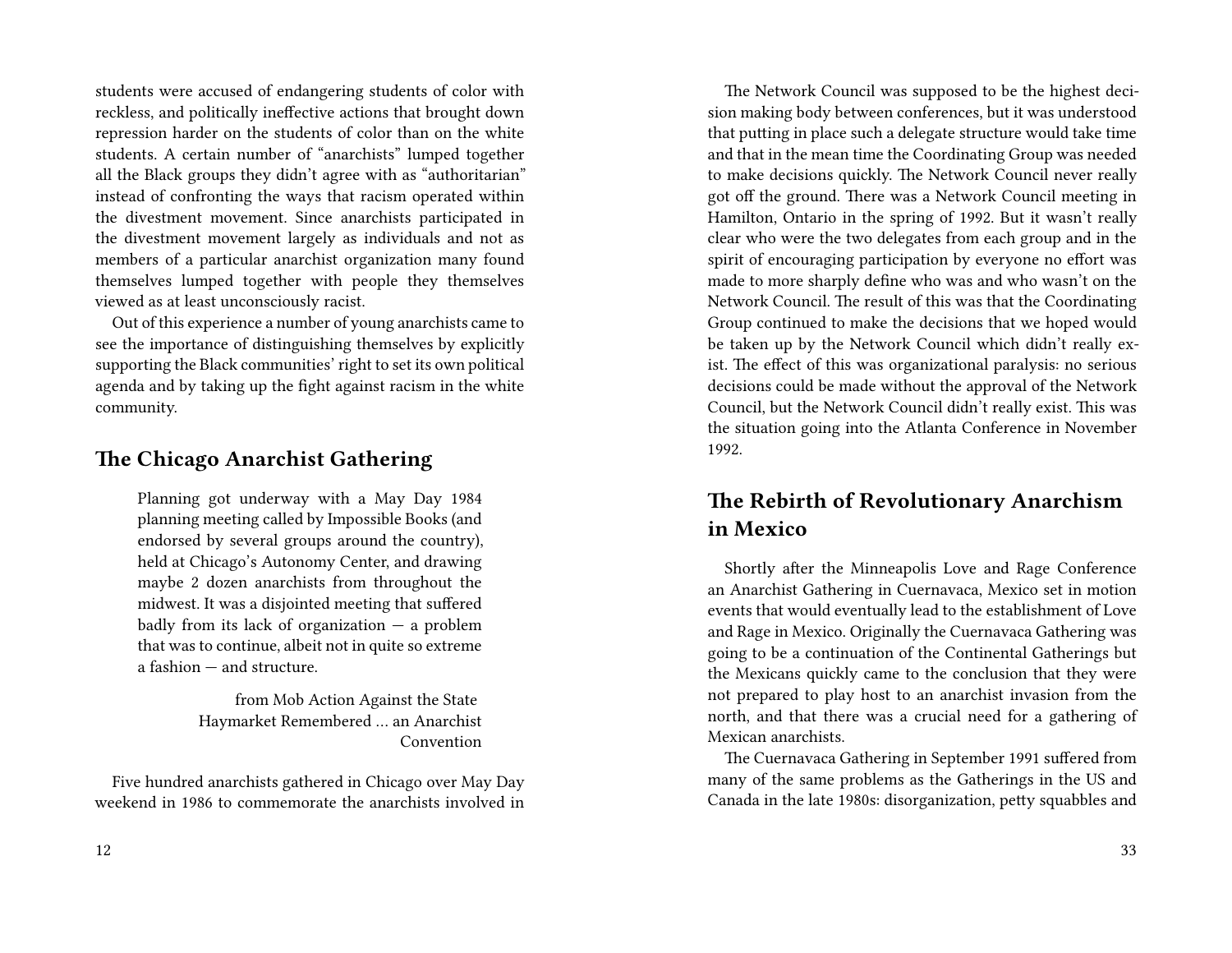concepts of "community." One's household, or food co op, or zine became the focus of political work. The rest of the world seemed impossible to tackle and so it was ignored. Anarchist groups fell apart all over the place.

In spite of this general retreat Love and Rage grew. But it was not growth based on an optimism about the vision of a mass resistance movement that had brought Love and Rage together. It was more like the population growth of a life boat picking up exhausted waterlogged survivors of a shipwreck. So while the tasks of organizing against the Gulf War compelled Love and Rage to raise its level of organization, the defeat of the anti-war movement meant that Love and Rage was flooded with new people who did not necessarily share the understanding of the need for organization that had originally brought us together to found Love and Rage. This meant that each step towards a tighter more effective organization involved considerable hesitations and qualifications. No sooner would a decision be made than it would have to be made again because its original implications were not fully understood the first time.

### **The Love and Rage Network**

The first opportunity to change the structure of Love and Rage was the Minneapolis Love and Rage Anarchist Organizing Conference in the summer of 1991. Several key changes in the structure of Love and Rage took place at this conference. First, we acknowledged that we were more than a newspaper and called ourselves the Love and Rage Network. Second, the Editorial Council was replaced with a 10 member Coordinating Group popularly elected by the conference. Third, we set up a brand new decision making body, the Network Council that would be made up of two delegates from each local Supporting Group plus the members of the Coordinating Group.

the Haymarket incident 100 years earlier, which had been the beginning of May Day as an international working class holiday. The organizers of the Gathering, Chicago Anarchists United, were largely motivated by the desire to challenge the leftists and liberals who were attempting to gloss over the anarchist character of the Haymarket incident. But most of the anarchists who came were younger and the question of setting the historical record straight was a secondary concern next to the opportunity to meet other anarchists.

The four day Gathering consisted of workshops, meals, entertainment and two demonstrations. The first demonstration was the official May Day march in which we were the single largest contingent but which we broke off from just as it was about to end. The breakaway lasted until we got in a confrontation with the cops. The second demonstration was a Warchest Tour through downtown Chicago. This demonstration was a spirited and theatrical action that ended when a section of people started trashing a ritzy hotel and a department store. 37 people were arrested and a lot of energies of the Gathering were diverted into getting them released.

There were workshops on every imaginable subject. One workshop on a continental anarchist newspaper attracted people from several of the major anarchist papers of that time (Fifth Estate, Open Road, and Bayou La Rose) and required several sessions. There was a strong sense that the movement was growing and needed a voice and a forum for communications that was not being met by the sporadic publication of any of the existing newspapers. The younger anarchists who were the most eager, were also the least experienced in publishing a newspaper and had the least resources to throw behind it. In the end none of the major papers, with the possible exception of Open Road, was prepared to sacrifice their local autonomy in order to make a continental paper accountable to the larger movement.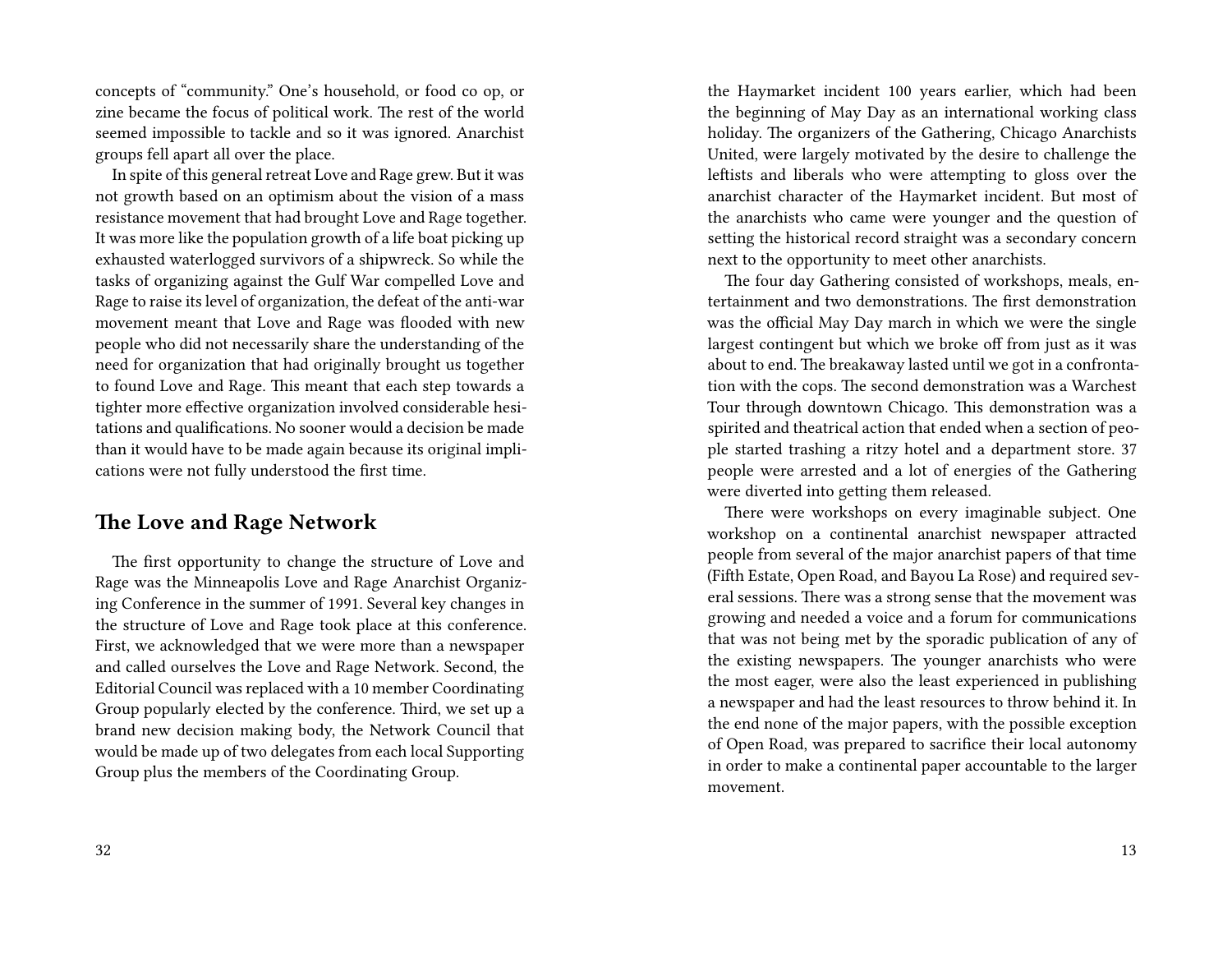The Chicago Gathering was an important first step in developing lines of communication within the anarchist movement. A list of many of the people who attended was compiled and eventually copies were sent out to everybody on it. A collection of individual experiences of the Gathering, Mob Action Against The State, was published. But in terms of any coordinated activity for the next year or any kind of structure to facilitate coordinated activity, there was nothing. And so after the initial enthusiasm generated by the Gathering the anarchist movement returned to where it had been, on the margins of movements controlled by other people.

### **Central American Solidarity**

Sandino was not an original political thinker. Most of his political these may be found in Flores Magon's letters, political manifestos, and communiques.

> from Intellectual Foundations of the Nicaraguan Revolution, p. 28 by Donald C. Hodges

"Although Sandino repudiated Christianity in all its forms, the new theology of liberation encouraged by the FSLN represents the single most important carrier of his anarcho-communism."

ibid. p. 294

Once the missiles were deployed in Western Europe the nuclear disarmament movement went into a general retreat. Many of the activists who had been originally politicized in the nuclear disarmament movement began to work against U.S. intervention in Nicaragua and El Salvador. The divestment movement on campuses continued through 1986 and won

### **The Gulf War**

It wasn't immediately apparent, but the Gulf War radically changed the conditions under which Love and Rage existed. Prior to the Gulf War, Love and Rage aimed to be the expression of the militant anti authoritarian wing of the various social movements. The Gulf War brought about the general collapse of these movements. Millions of people who had poured into the streets when the U.S. began bombing Baghdad were deeply demoralized and it became increasingly difficult to turn people out for any sort of action. If the kind of massive opposition that was built up in such a short period of time couldn't stop the slaughter of 100,000 Iraqis, any other expression of opposition to the system seemed futile. The movement against the Gulf War largely evaporated before the two month war was over.

Every new movement politicizes and radicalizes a new group of activists whose experiences inform the next period. The nuclear disarmament movement energized a group of young anarchists. The divestment struggle built on that energy and made a generation of students much more conscious of racism. The Central America solidarity movement built on those earlier struggles and gave the growing body of young radical activists the sense that they could build a massive popular resistance movement.

The Gulf War had the reverse effect on the thousands of new activists it mobilized. Defeated and demoralized, the activists politicized by the Gulf War who continued on with political work were perhaps more cautious and conservative than any generation of activists since the 1950s. That is not to say that they hated the system any less than any other activists, rather that their experiences had burned into their consciousness a profound skepticism about the potential of mass insurgency.

This was just as true for the anarchist movement which took a beating with everybody else. The conservatism and cautiousness expressed itself as a retreat into the most narrowly defined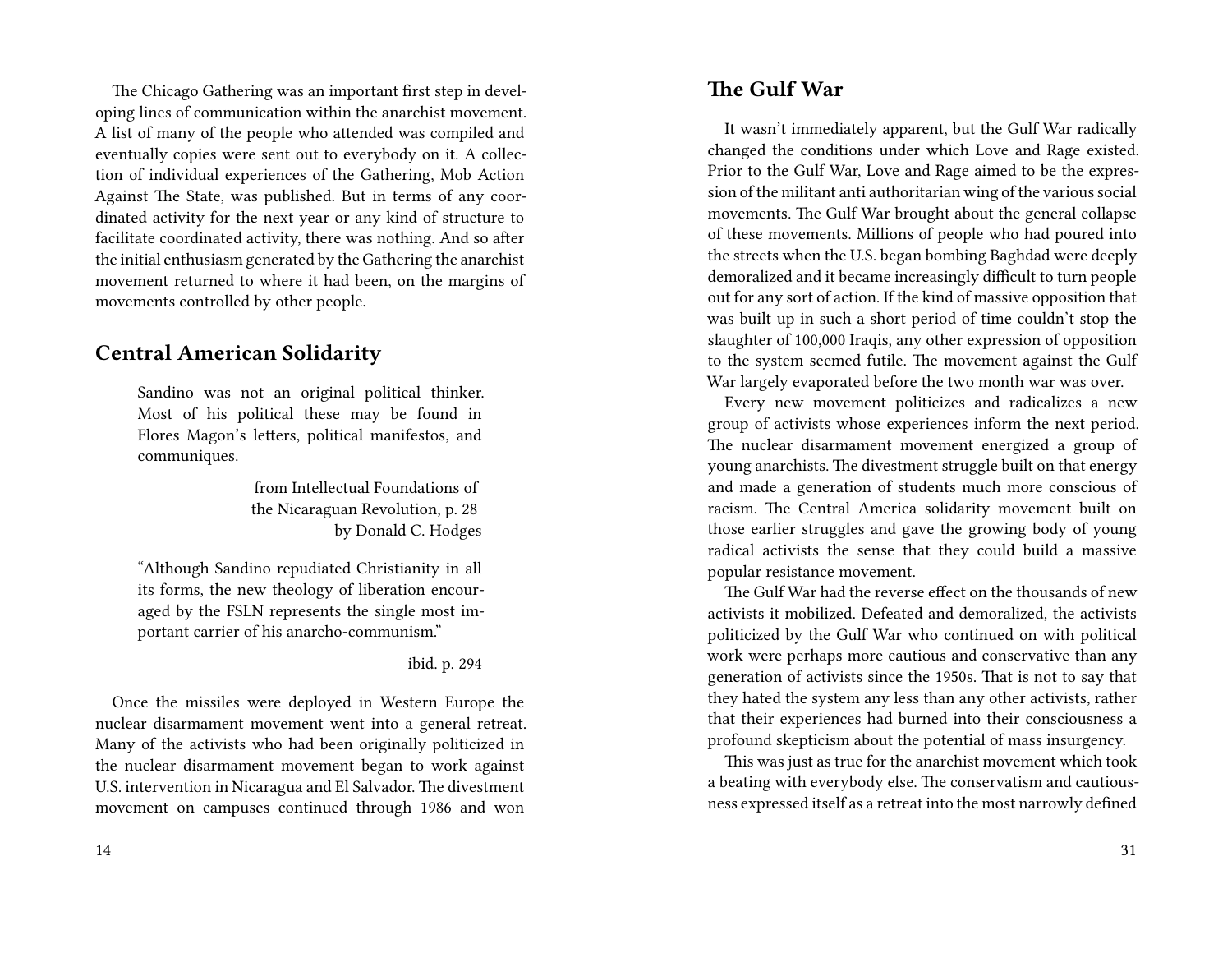newspaper required the approval of somebody. The only appropriate body to make such a decision seemed to be the Editorial Council.

To make a long story short the Editorial Council decided to call for a Black Bloc at the January 26 March on Washington and not at the the January 19 one. While the Black Bloc had its problems there was little doubt that it should have been called and little doubt that choosing a single date enabled anarchists to have a larger impact than if our energies had been divided between the two demonstrations.

The decision to call the Black Bloc meant acknowledging that Love and Rage was "more than just a newspaper." This of course was not a big surprise to the people who had founded the newspaper. From the beginning we saw the newspaper as a vehicle for raising the level of coordinated activity within the anarchist movement. The problem was that the structure we had in place was designed for "just a newspaper." We expected that we would have to change the structure we had started with eventually. Most of us had ideas about what a new structure might look like. We didn't know when the need for one would occur. It was our view that the newspaper would attract a lot of new people and that those people should be allowed to participate as fully as possible in changing the structure. There is an important principle here: No structure is perfect for every purpose. The structure we decided on was designed to enable the people who originally came together to carry out certain tasks (publishing a monthly newspaper) and to accommodate some expected growth in the circle of support for this project. But we consciously decided against trying to anticipate all of the new kinds of activity we fully expected we would eventually be involved in. The original structure was not the best possible one for organizing a Black Bloc, but it worked well enough to get us through until we could change our structure.

significant victories. Many campuses divested and so did many city and state governments (which owned stocks through their retirement funds). Many of the corporations doing business in South Africa pulled out rather than face the loss of capital from divestment.

Many of the students who were initially radicalized in the divestment movement went into the Central American solidarity movements. Central American solidarity work in the U.S. had its roots in the support for the Nicaraguan Revolution in 1979, but took on a particularly urgent character in the mid-late 1980s as the Reagan administration sought to destabilize the Sandinista regime through support for the Contras. When Congress denied funding for the Contras it was provided covertly. Direct U.S. military intervention became increasingly aggressive and Honduras, which borders both Nicaragua and El Salvador, was transformed into a military outpost of the U.S.

On campuses, Central America activism focused on CIA recruitment. The anti-CIA recruitment campaign retained much of the militant spirit of the divestment struggle. CIA recruiters were driven off of a number of campuses by spirited demonstrations that occasionally turned into skirmishes with the police. But the anti CIA campaign was the more militant wing of a larger and more moderate off-campus Central America movement. Tensions between the militant students and the more moderate liberal and religious forces in the Central America movement came to a head in the spring of 1987 with a student initiated attempt to blockade CIA Headquarters in Langley, Virginia.

The blockade was called by a group of students returning from Nicaragua and taken up by the Progressive Student Network, a largely midwestern left wing student organization. It was scheduled for the day after a national March on Washington against U.S. involvement in Central America and South Africa.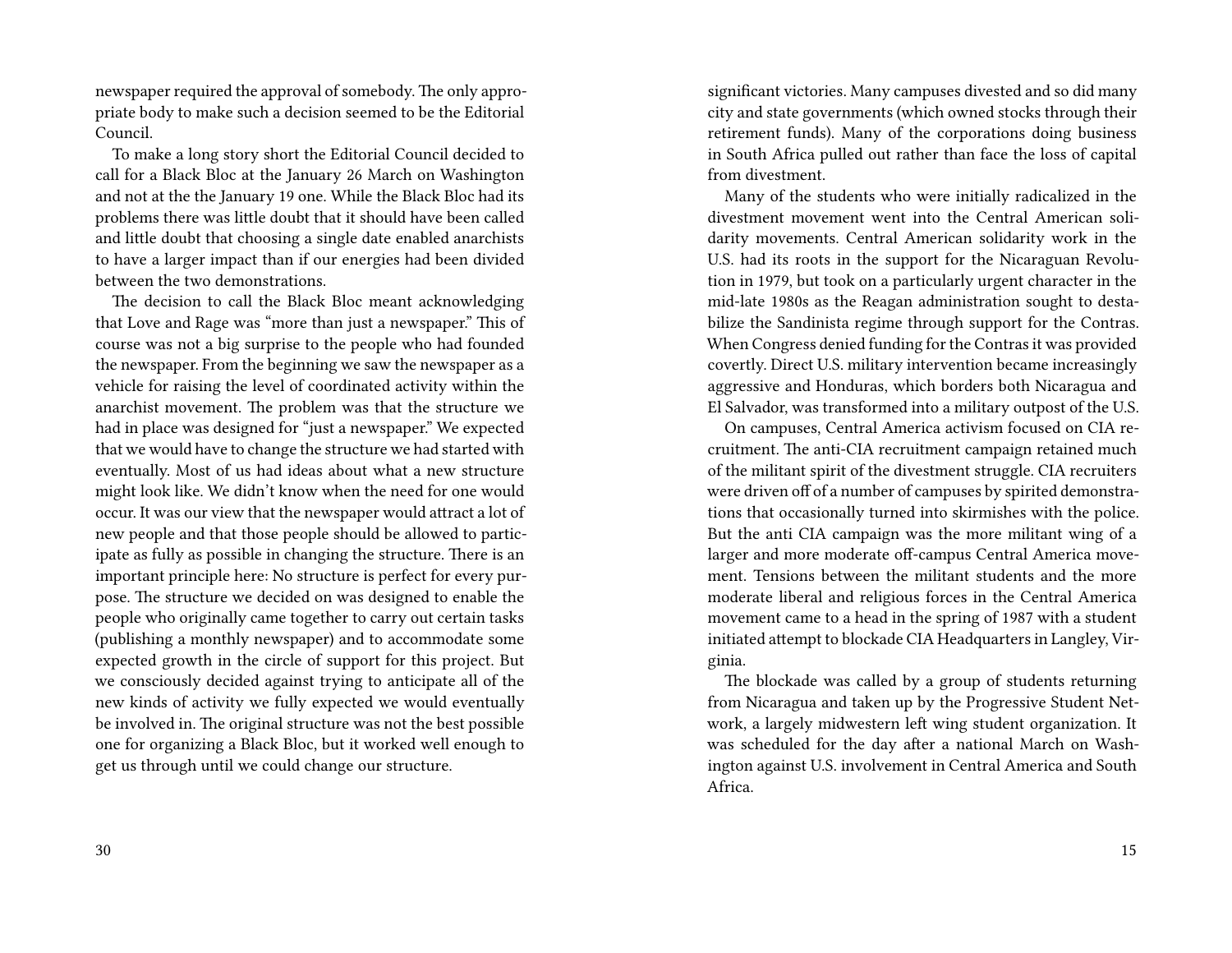At the March on Washington two spontaneous anarchist contingents were organized. Symbolic of the general disorganization of the anarchist movement, efforts to unite the contingents failed as the two contingents weaved in and out of the march. Leaflets were passed out by Neither East Nor West from New York calling for "A March Without Marshalls for a World Without Bosses" and anarchists from Minneapolis were busy promoting the upcoming continental anarchist Gathering in Minneapolis. Neither East Nor West was a coalition of anti-authoritarian groups from New York who had initially formed as an anarchist alternative to No Business As Usual but which had become a group mainly dedicated to solidarity with East Bloc social movements.

The only Neither East Nor West members who could make it to the March were also members of the Revolutionary Socialist League (RSL). The RSL had once been a Trotskyist organization but over the 80s had broken with the thinking of Trotsky and Lenin and defined itself as libertarian socialist. Many members of the RSL already considered themselves anarchists and the organization had made a decision to attempt to participate in the anarchist movement. It was in the contingents that many anarchists heard for the first time about the Langley action scheduled for the next day.

The students intended to carry over the militancy that had been used on campus to shut down the entrances to the CIA Headquarters. But the more mainstream anti-war groups sought to repress the militancy of the students by organizing a highly choreographed "civil disobedience" that wouldn't interfere with anybody getting to work at the CIA. The resulting scene outside the main entrance to CIA Headquarters was a zoo. The War Resisters League sought to coordinate a symbolic blockade of the road while Workers World Party attempted to bore everybody to sleep with an endless series of speeches on the sound system they controlled. Simultaneously an assortment of students, anarchists and members of NBAU

#### **The Love and Rage Structure in Practice**

The Editorial Council was set up, as the name suggests, to make editorial decisions for the newspaper that seemed beyond the scope of the Production Group. But almost immediately the Editorial Council was asked to make political decisions outside the sphere of producing the newspaper. We were asked to rent desk space to and to endorse the Earth Day Wall Street Action organized primarily by the Youth Greens and the Left Green Network. We decided to rent the desk space and to hold off on the endorsement until we could discuss whether or not we wanted to make endorsements of actions at all. An Editorial Council meeting in New York in the summer of 1990 confronted the question of the relationship of the newspaper to local groups by establishing the category of Supporting Groups that would be listed with contact addresses in each issue of the newspaper to encourage communications between groups and to help put individuals in contact with groups.

In August 1990 Iraq invaded Kuwait and the U.S. started to prepare for the Gulf War. This crisis forced the question of whether or not Love and Rage should endorse actions. At the November 1990 Editorial Council meeting it was decided that we would call for an anarchist contingent to what we expected would be a spring March on Washington. It was felt that a contingent was necessary, that Love and Rage had more credibility to call for one than any single local group, and that the importance of building resistance to the war meant that it would be irresponsible for Love and Rage not to call for a contingent. It was also felt that since there were two national anti-war coalitions we might have to choose between more than one action and that we didn't want to find ourselves working at cross purposes. Also Love and Rage had the resources to print up a lot of posters and mail them out on relatively short notice to all the groups and individuals that distributed the paper (as well as lots of folks that didn't). Using the collective resources of the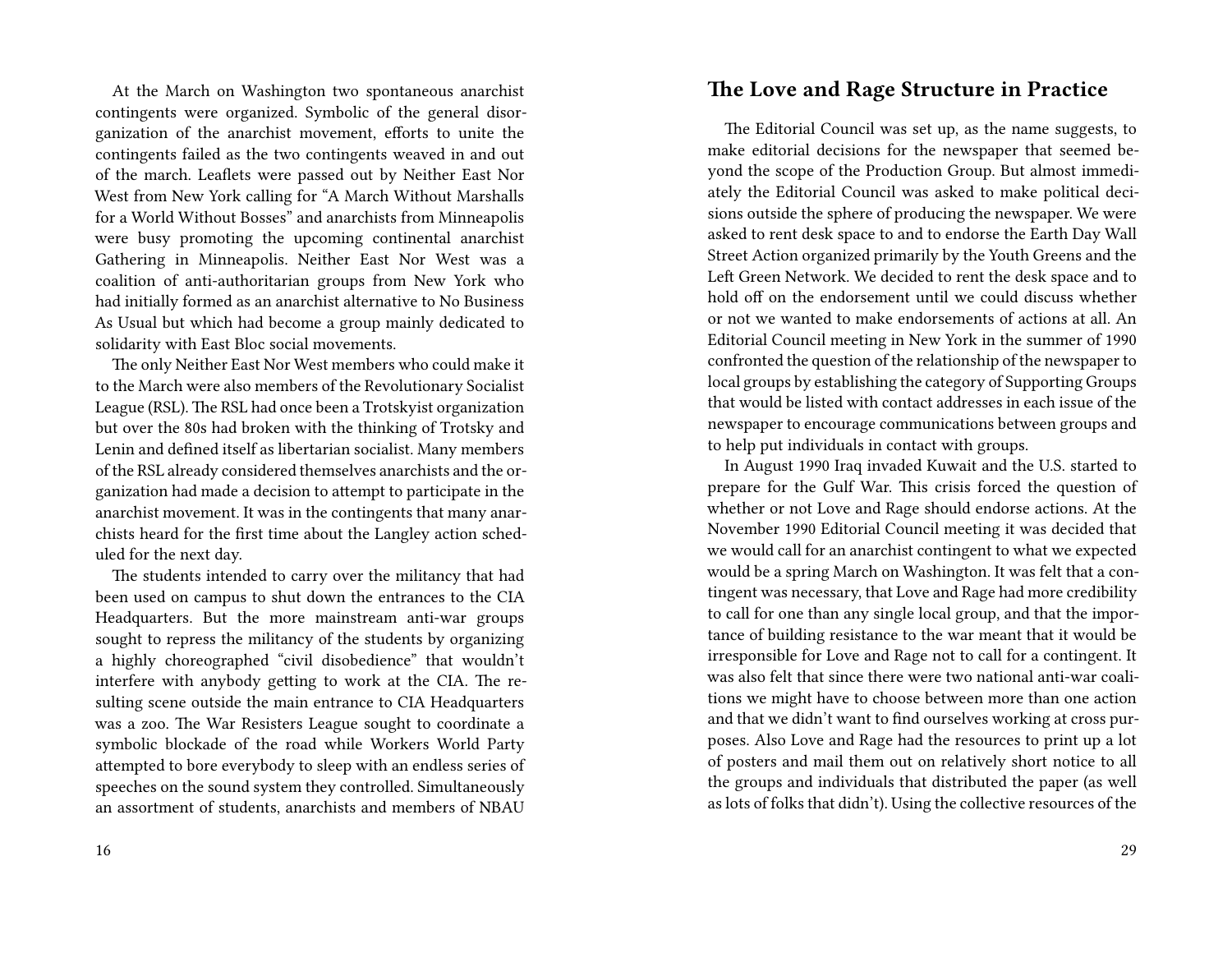uals who either were not members of local groups or whose local groups had not yet decided to support the newspaper. Second, the structure needed to be simple and understandable if we were to encourage the fullest participation in decision making. Third, we understood that local groups tend to come and go. While we took considerable pains to ensure that the Editorial Council included members of all the major local groups we didn't want their participation contingent on the health of those groups.

It is worth noting that all six of the groups that were the foundation of Love and Rage are now defunct, but many of the activists from those groups remain active in the Love and Rage Network either as individuals or as members of new local groups. In setting up the Editorial Council we were not unaware of the question of making that body accountable to the base of local groups. The election of the Editorial Council followed a lengthy discussion of the need for balance in its composition and the body that was chosen included representatives from each of the local groups, was gender balanced and was as multi racial as possible. Over the course of the year and a half until the second conference the Editorial Council was enlarged to 20 as new groups and individuals came around the newspaper.

At the first meeting of the Editorial Council in Knoxville in January 1990 it was decided to try to establish a regional structure. The Editorial Council members were divided into four regions which were supposed to function somehow autonomously. This regional structure didn't take off because there wasn't really any point to it. There wasn't any exclusively regional activity to support such a structure. It was more an expression of desire for decentralization than a useful addition to the structure that had been set up in Chicago. Regionalization would have to wait until there was something for regional structures to do.

28

attempted to really block the street without offering their bodies up to the police.

In the aftermath of the Langley action, anarchists from a number of cities began to talk informally about the need for some sort of structure to coordinate our participation in future actions of this sort. Langley provided only further evidence of what we had learned from NBAU, that as long as authoritarian and reformist groups had a monopoly on organization and the resources organization gave them access to, we would be pushed to the margins of radical opposition and would be at their mercy in any kind of mass movement.

### **The Minneapolis Anarchist Gathering**

The organizers of the Chicago Gathering had made no provisions to initiate the organizing of another Gathering. After contacting groups in several cities that had indicated interest in holding a gathering and finding out that nobody actually was going to do it, Back Room Anarchist Books in Minneapolis offered to host a Gathering in 1987. The Minneapolis Gathering was three days of workshops, meals and music, followed by a day of action, a Warchest Tour through downtown Minneapolis. The Warchest Tour was deliberately scheduled on the last day to ensure that any arrests would not disrupt the rest of the Gathering.

The workshops were consciously scheduled to lead up to a final session of workshops that would be devoted to making concrete plans for the coming year. One workshop worked out a plan to publish an internal newsletter for the anarchist movement, Mayday. A second workshop affirmed and discussed the plans of the Toronto anarchist community to host a Gathering in 1988. A third workshop decided to hold a network meeting in Atlanta in the winter that would be aimed at increasing communications and coordination within the anarchist movement.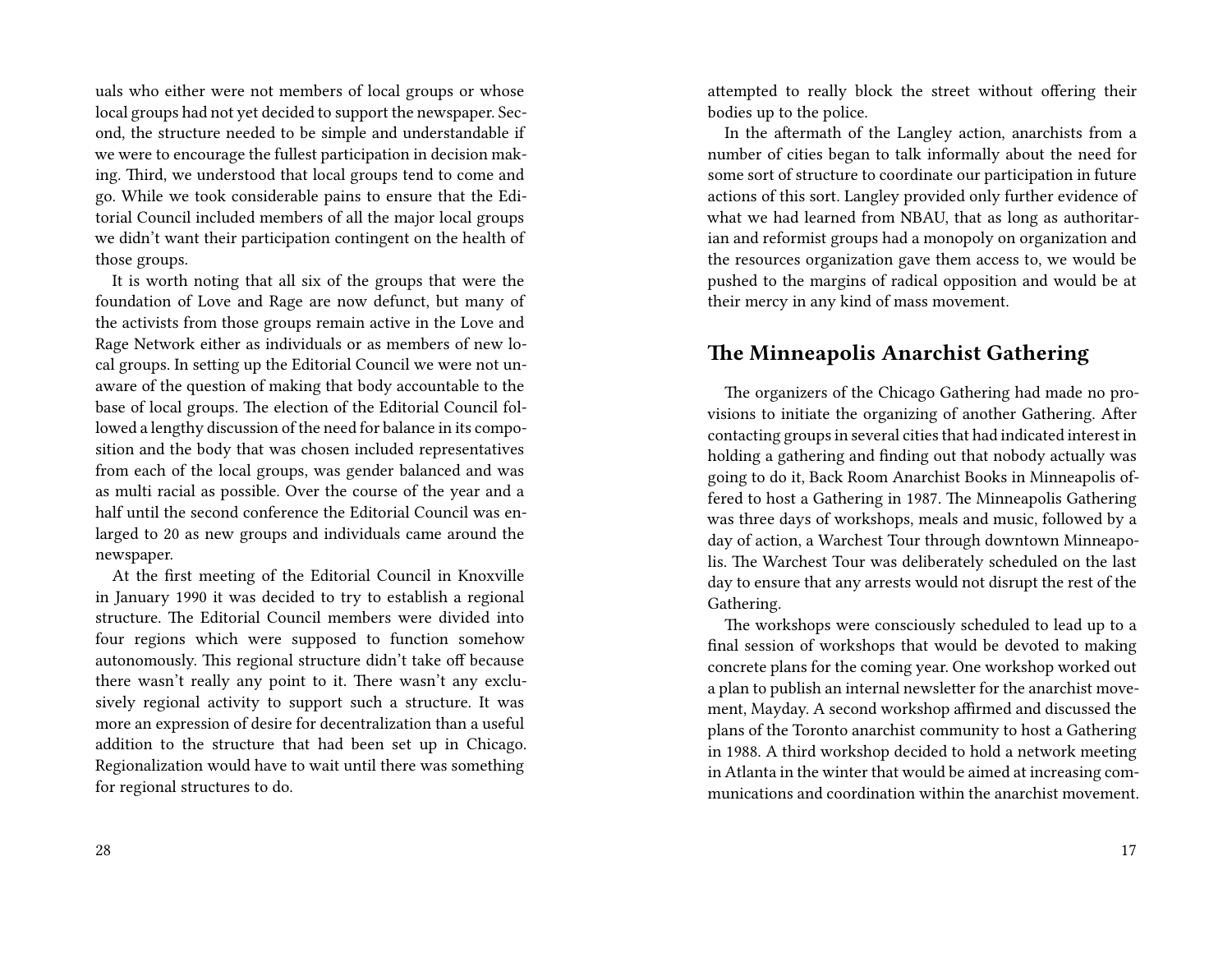The Minneapolis Gathering represented a significant step forward for the self-organization of the anarchist movement. It also showed the first signs of a basic division within the movement between those who saw the need for structures beyond the local level and those who saw such structures as only compromising their cherished local autonomy. Several members of the RSL attended the Gathering. The RSL members were attacked by members of the Fifth Estate collective and accused of attempting to take over the anarchist movement. While many people were not surprisingly suspicious of the RSL given the long history of Leninist intrigues against the anarchist movement, the Fifth Estate attacks were very personal and based largely on unsubstantiated speculation. The RSL members, for their part, participated constructively throughout the Gathering and won the respect of many people in that process. The final sessions of workshops were not the most controversial, but because they had to make decisions involving people from lots of places and of lots of political leanings they were difficult. The RSL members were particularly helpful during these meetings in drawing out the full range of peoples concerns and in finding a basis for consensus.

### **The Invasion of Honduras**

On March 17, 1988 the U.S. sent 3,200 troops to Honduras in apparent preparation for an invasion of Nicaragua. The response to this action was massive. In every major city and in hundreds of towns people took to the streets. The actions were militant. In countless cities governement buildings or offices were occupied in sit ins. In those cities with strong Central America movements like San Francisco, Minneapolis, Toronto, and Boston demonstrations attacked governement buildings, breaking windows and fighting with the police. The demonstrations went on day after day for a week until Reagan aning racist comments). In the midst of this several dozen people gathered for a couple meetings to plan a conference to launch a monthly continental anarchist newspaper.

### **The Founding of Love and Rage**

The founding conference of Love and Rage took place over Thanksgiving weekend in Chicago in 1989. About 65 people attended the conference from about 12 cities. There were six main groups represented at this conference: the Revolutionary Anarchist Bowling League from Minneapolis, the Hayday Anarchist Collective from Chicago, former members of the Revolutionary Socialist League (from New York, Detroit, Chicago, and Los Angeles), Bay Area Anti Racist Action, The Alternative from Knoxville, and the Circle A Collective from Atlanta. In addition to these groups there were individual activists from a number of cities and there was a larger body of people who supported the project but who were unable to attend the conference.

The structure established at the conference was designed to enable us to publish a newspaper until our next conference. It was made up of a paid facilitator and a volunteer Production Group in New York and an Editorial Council of 12 people elected at the conference that was empowered to add new members in order to make it more representative of what we rightly expected would be a growing body of supporters. The Editorial Council was to be the highest decision making body between conferences. The decision to make the Editorial Council a body elected at the conference instead of a body of delegates from local groups was a conscious decision based on a particular assessment of the state of the anarchist movement. There were three main points to that assessment. First, while there were a number of collectives that had decided to support the project, a significant amount of support came from individ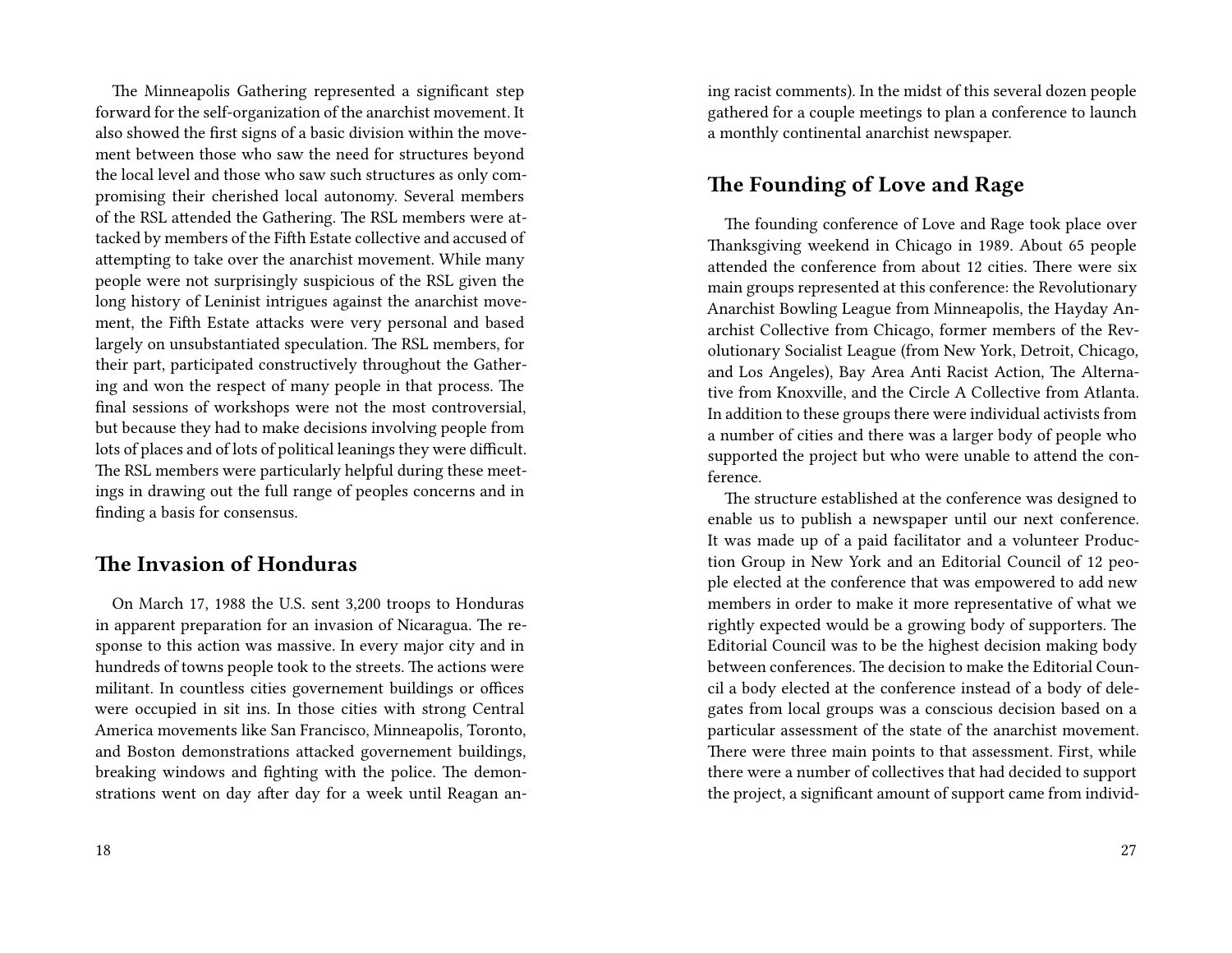monopoly of the medical establishment through women's self health.

Perhaps most significantly 1989 brought the collapse of the Soviet Empire and the general defeat of Communism. The Tien An Men Square massacre displayed the moral bankruptcy of the Chinese Communist regime. The rapid disintegration of the Soviet satellite regimes in Eastern Europe left Leninism completely discredited as a revolutionary ideology. For the anarchist movement these events offered an opening, an opportunity to put forward an anti-authoritarian alternative to the ideologies of the authoritarian left. The San Francisco Gathering, coming on the heels of the events in China and the rage at the Webster decision could have been a place to pull together a broad anti authoritarian movement.

About 2,000 people attended the San Francisco Anarchist Gathering, but it would be absurd to suggest that more than a fraction of those attending were serious activists. Many were more into their own "personal liberation" than any kind of political engagement. Many others were merely curiousity seekers. The Rainbow Gathering was taking place that summer in Nevada and so the Anarchist Gathering picked up some of the acid casualties from the Rainbow Gathering who hadn't found their way home yet. The politics were all over the map: every screwball conspiracy theorist seemed to have a workshop. The Gathering was held in a school building in a predominantly Spanish speaking neighborhood, yet none of the Gathering materials were available in Spanish.

The Day of Action in Berkeley at the end of the Gathering turned into a fiasco when the abandoned Berkeley Inn that we had planned to take over and open up as a squat was barricaded in advance by the police and the demonstration turned into a militant but largely undirected expression of anarchist frustration. Great fun was had breaking windows, beating up a racist skinhead, and attacking a Coca Cola truck (until the fleeing Black driver told TV cameras that the crowd was shoutnounced that the troops would be brought home. In all of the most militant actions, anarchists played significant roles. The widespread resistance to the invasion established a very real limit on what the Pentagon could get away with in Central America if it didn't want to risk a serious challenge to domestic stability.

A couple months later a leak from the Pentagon indicated that plans to invade Panama were put on the back burner in the wake of the resistance to the invasion of Honduras.

In Minn-eapolis, the Honduras actions announced the existence of the Revolutionary Anarchist Bowling League (RABL). RABL was an action collective that had grown out of Back Room Anarchist Books seven months earlier. Its newspaper, RABL Rouser, was inspired by the English newspaper, Class War, and as a group they pushed for mass militant direct action in the streets as opposed to the non-violent civil disobedience employed by the mainstream of the Central America movement and the late night lock gluing and window breaking that constituted the direct action of much of the anarchist movement. The Honduras actions gave many anarchists the sense that a mass resistance movement was possible, that many of the people we had previously written off as apathetic were capable of very bold direct action. There was also a sense that the anarchist movement could play a significant role in bringing that resistance movement into being. But in order to do that we would have to get ourselves considerably better organized than we were. As it was to turn out the Honduras actions were probably the high point of the militant direct action movement of the 1980s. Only the Gulf War would succeed in bringing out as many people into the streets. But where the Honduras actions resulted in a clear victory for the movement, the Gulf War left the movement defeated and demoralized. But at the time it seemed as if we were on the verge of a decisive break with the rightward political drift of the 80s and at the beginnings of a new upsurge in radical politics. The indications of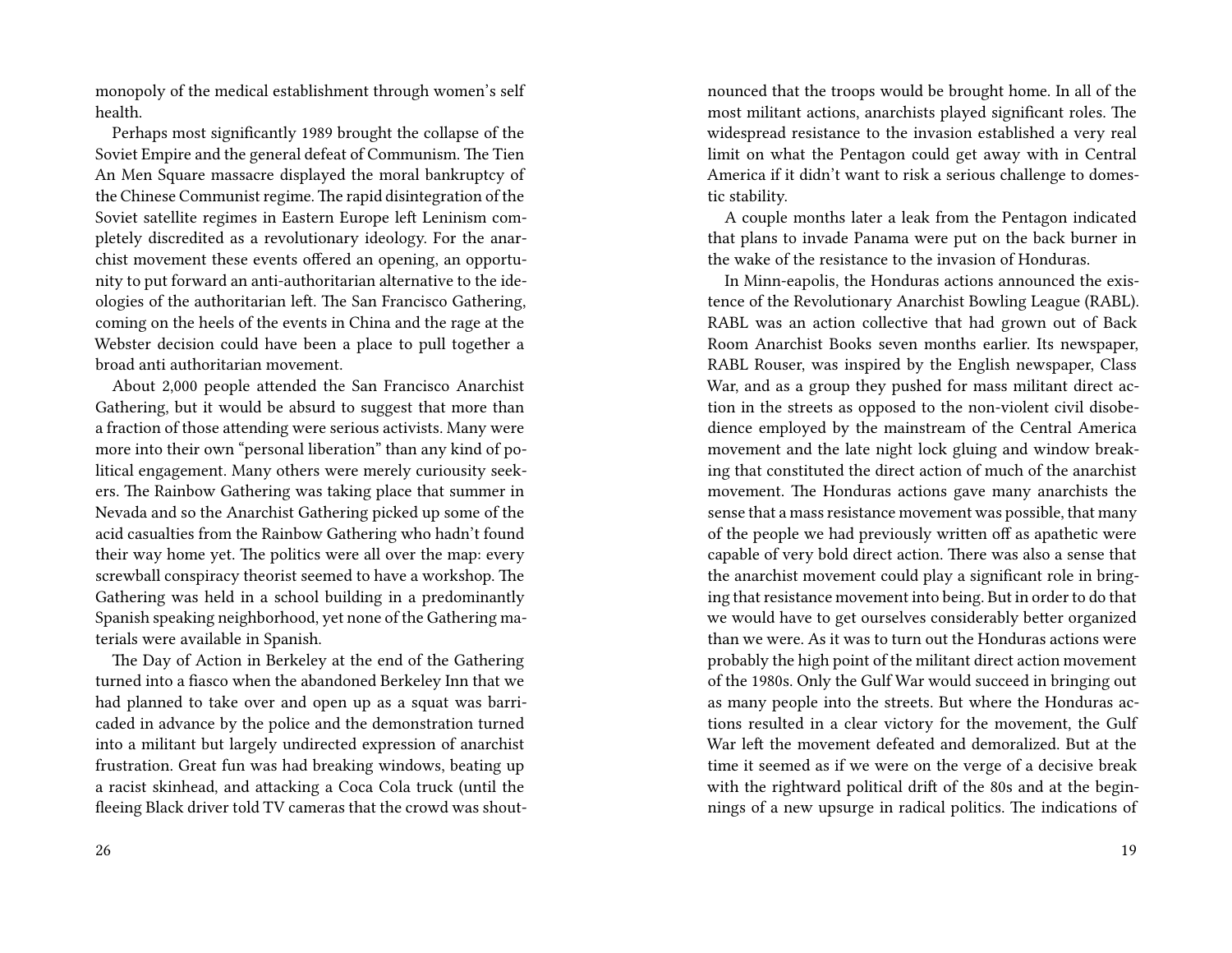this potential were not limited to the Honduras actions. ACT UP was making the leap from a New York based direct action group to an international movement. Earth First! was growing rapidly as well and obtaining the attention of the mass media. And in dozens of cities anarchists were involved in an incredible range of militant local struggles.

### **The Toronto Anarchist Gathering**

Several months after the Honduras actions about 1,000 anarchists came to Toronto for what was becoming an annual event. The increase in size over the previous two Gatherings indicated a general growth in the anarchist movement. The workshops were of a generally higher quality and broader in scope than at the previous Gatherings. But the numerical growth of the movement did not mean that there was an improvement in the level of coordination within the movement.

A proposal to establish a decisionmaking structure for the network of anarchist activists that had come together around Mayday met a largely hostile response (no doubt the fact that there were only a dozen hard to read copies of the proposal did not maximize the chances that it would get a positive reception). The Continental Newspaper Project initiated at the Atlanta meeting attracted only about 20 people who felt that launching a monthly paper at that point was premature and instead decided to produce a pilot called *RAGE!* to be distributed at the upcoming Pentagon Blockade.

While it was apparent that it would not be possible to build an organizational structure that would unite the whole anarchist movement, it was equally apparent that there had emerged a group of anarchist activists with some common political commitments scattered across North America who had a strong desire to establish some sort of structure to coordinate future actions. It would be about a year before this for the White House. The anarchist movement of course largely ignored the elections. But Bush's election had a significant impact on the anarchist movement as well as the broader social movements. The last two years of the Reagan administration had seen a rising tide of social insurgency. The Iran Contra scandal had undermined the legitimacy of the Reagan administration. As a barometer of the social mood the elections were an important indicator of how deep the discontent went. Voter turnout was low, but the Bush victory indicated that the radicalization of the movement did not reflect a dramatic shift in popular feelings.

Bush continued the Reagan policy of incrementally increasing direct US military involvement overseas. But unlike Reagan who was fixated on "the Communist threat" in Central America, Bush chose targets that were difficult for U.S. radicals to rally support for as they had for the Nicaraguan Sandinistas and the Salvadoran FMLN. The invasion of Panama that came in December 1989 failed to generate the massive resistance that a similar action against Nicaragua or El Salvador would have. Manuel Noriega was a despot and everybody knew it. The invasion had nothing to do with "restoring democracy," but the Central America movement wasn't prepared to do much to oppose the invasion. The Gulf War was to have a similar character. Saddam Hussein's regime had very little political capital among U.S. radicals. But both these military actions had devastating effects of the broad social movements in the US. They helped create a patriotic public atmosphere that was utterly hostile to any kind of radicalism. They very effectively cut off the increasing insurgency of the the late 80s.

1989 saw the rebirth of a militant reproductive rights movement as the Supreme Court's Webster decision undermined Roe v. Wade. Rowdy demonstrations broke out in cities across the country after the decision and created momentum for a November Pro Choice March on Washington. The Webster decision also provoked a resurgent interest in breaking the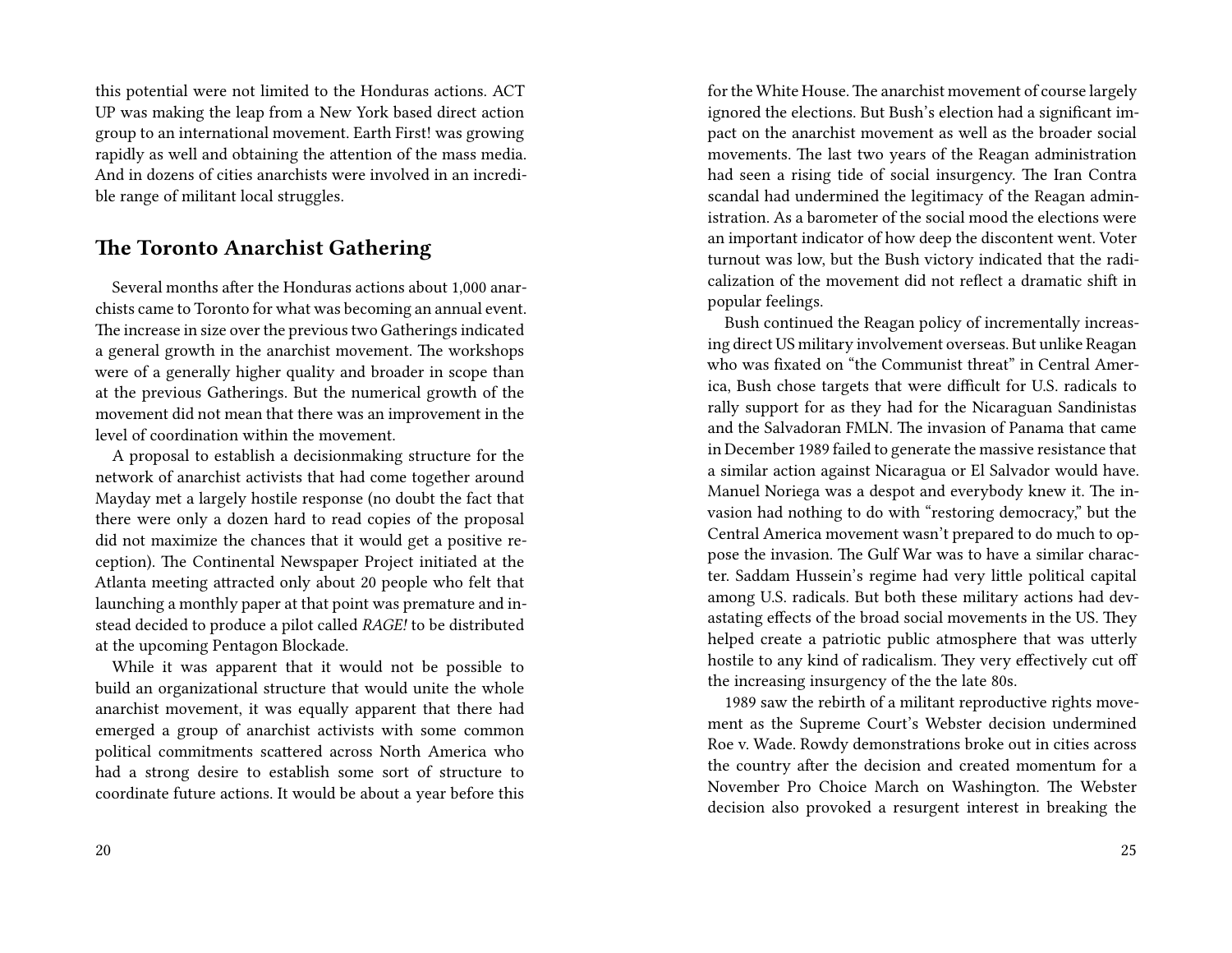groups influenced by the militancy of the Honduras actions wanted to engage in "mobile tactics" blocking access to the Pentagon parking lot and avoiding arrest as long as possible to prolong the actual disruption of work at the Pentagon.

A compromise was worked out designating the parking lot as a mobile tactics zone. The result was a very interesting action. As the first people showed up to work before the sun came up the main entrance to the parking lot was lit with burning tires. Concrete barriers had been dragged in front of other entrances and Pentagon employees trying to walk across the parking lot had their paths blocked by angry masked demonstrators. The surrounding walls were covered with grafitti. This went on for several hours much to the dismay of the East Coast Pledge and CISPES leaders whose civil disobedience seemed entirely symbolic by comparison. Feeling silly blocking only one entrance the civil disobedience was expanded to several entrances. Some people who came for the civil disobedience just stood up and joined the militants in the parking lot.

The Pentagon blockade generated a broad debate on the left about the tactics of "the anarchists." This debate was carried out mostly in the pages of the Guardian and was tilted towards the moderate leftism of the East Coast CISPES and Pledge leaders. *RAGE!* had announced who we were to the larger demonstration, but lacking a regular newspaper we were dependent on the Guardian to carry our side of this debate. The need for a regular anarchist newspaper that could speak to the broader social movements became more apparent.

### **The New Era**

A couple weeks after the Pentagon blockade George Bush defeated Michael Dukakis, promising four more years of Republican rule. At the beginning of the election campaign Bush was very unpopular and Dukakis was presumed to be headed

group coalesced around the proposal to launch a continental anarchist newspaper. What had emerged by this time was an understanding that the best way to bring together serious and committed anarchist activists was around common projects. This didn't mean that we didn't think that it was important to establish what our basis of political unity was. Rather we wanted to unite people who were actually committed to working together and believed that political agreement could be built on a foundation of working together better than the other way around.

On the third day of the Gathering the U.S. military shot down an Iranian commercial airliner, killing 256 people. The Day of Action, scheduled for the next day, which was intended to be a Warchest Tour was turned into a response to the downing of the airliner. The demonstration began with a march of several hundred people on the U.S. Consulate. Blocking traffic and burning U.S. flags in front of the Consulate the demonstration quickly turned into a running fight with the cops through downtown Toronto. When we learned that the action was the largest response to the downing of the airliner in all of North America the idea of the anarchist movement as the fighting wing of the larger movement sank deeper roots.

At this point, engaged in the concrete projects of organizing for the Pentagon blockade and publishing *RAGE!*, the history of Love and Rage becomes distinct from that of the larger anarchist movement from which it emerged. We were no longer being bounced around by forces beyond our control, we had become conscious of ourselves first as anarchists within the larger social movements, and then as activists within the anarchist movement who saw the need for political coherence and organization beyond the local level. While we would continue to be shaped by developments in the larger anarchist movement, at this point we began to be propelled just as much by our conscious identity as a group committed to revolutionary anarchist organization.